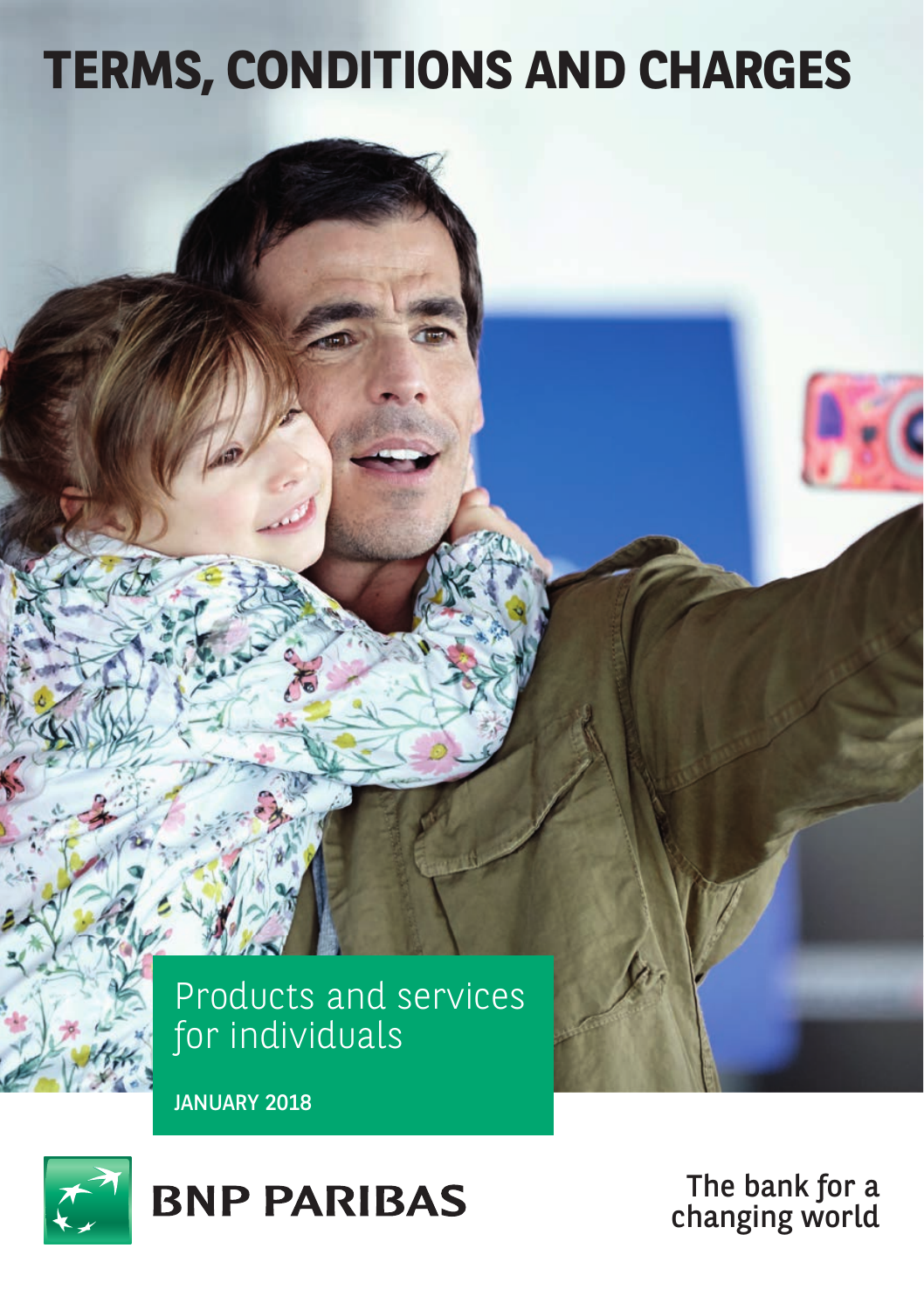# STANDARD EXTRACT OF CHARGES\*

The following charges exclude packaged services, promotions and/or charges for specific customer groups.

### **List of services Prices in euros** • **Registering for remote banking services (Internet)** (excludes Internet service provider charges) **Free •** Subscribing to a product that includes account status SMS alerts €2/month for 15 SMS alerts per month i.e. €24 a year • Registering for a immediat debit international bank card (Visa Classic Card) €44.50/year **•** Registering for a deferred debit international bank card (Visa Classic Card) **€44.50/year**<br>• Registering for an account authorisation bank card (Visa Flectron card) **€38/year** • Registering for an account authorisation bank card (Visa Electron card) **•** Fee for withdrawing cash from an ATM at another bank (for withdrawing euros in the euro zone with an international €1 per withdrawal as of bank card (Visa Classic Card)) **•** Fees per one-off transfer (for a SEPA transfer) - In branch €3.90 per transfer - By Internet **Free •** Paying a SEPA direct debit: - Fee for setting up direct debit **Free** - Fee per direct debit payment **Free**

| • Fee for intervention                                         | €8 per operation with a ceiling of $€80/month$ |
|----------------------------------------------------------------|------------------------------------------------|
| • Registering for insurance for loss or theft of payment cards |                                                |
| (BNP Paribas Sécurité)                                         | €26.50/vear                                    |
| • Account management charge                                    | €2.50/month                                    |
|                                                                | ie €30 ner vear                                |

\*Credit institutions are committed, within the framework of the Financial Sector Consultative Committee (CCSF), to show at the top of their lists of fees and charges and on the Internet, a standard extract of fees and charnes.

# OPENING, OPERATING AND MANAGING YOUR ACCOUNT

# **Opening, changing, closing**

| • Opening an account                                                                                                                                                                                                                                     | Free        |
|----------------------------------------------------------------------------------------------------------------------------------------------------------------------------------------------------------------------------------------------------------|-------------|
| • Transferring an account to another BNP Paribas branch                                                                                                                                                                                                  | Free        |
| • Closing an account                                                                                                                                                                                                                                     | Free        |
| • Facilimouv bank account transfer assistance service (covered by the Law of 6 August 2015)<br>This service makes it possible to automatically move all your direct debits<br>and standing orders within the last 13 months at one bank to another bank. | <b>Free</b> |
| • Facilidom bank account domiciliation change<br>You select who is to be informed of your new bank account particulars                                                                                                                                   | Free        |
| • Notice of account closure                                                                                                                                                                                                                              | €39         |

## Pg. 03 STANDARD EXTRACT OF CHARGES

# Pg. 03 to 05 OPENING, OPERATING

- AND MANAGING YOUR ACCOUNT
	- Opening, changing, closing
- Account statements
- Account administration
- In branch services • Value dates
- 

## Pg. 05 REMOTE BANKING

### Pg. 06 to 10 PAYMENT OPTIONS AND OPERATIONS

- Cards
- Transfers
- SEPA/TIP SEPA direct debits
- Cheques
- Mobile payments
- Value dates
- Products and services no longer on sale

### Pg. 10 to 12 SERVICE PACKAGES

- Esprit Libre
- Other service packages

## Pg. 13 UNPLANNED OPERATIONS AND OTHER INCIDENTS

- Intervention fees
- Special operations
- Payment incidents

## Pg. 14 to 15 OVERDRAFTS AND CREDIT FACILITIES

- Overdraft facilities
- Consumer credit
- Mortgage credit

## Pg. 16 to 19 SAVINGS AND INVESTMENTS

- Savings accounts
- Investments
- Other services
- Value dates
- Products and services no longer on sale

# Pg. 19 to 21 INSURANCE AND CONTINGENCY PLANNING

- Insurance
- Contingency protection insurance
- Health insurance
- Bank product related insurance
- Products and services no longer on sale

# Pg. 21 OTHER SERVICES

- Pg. 21 INHERITANCES
- Pg. 22 INSURANCE INTERMEDIATION
- Pg. 22 DISPUTE RESOLUTION

Below are the details of the terms and conditions and charges for our products and services (excluding customers in Monaco).

**Contents** 

These charges are shown in euros and before tax if subject ask to VAT.

Please ask your BNP Paribas Customer Advisor for any further information or any operation that is not covered in this document.

The contents of this brochure can be found on our Internet site mabanque.bnpparibas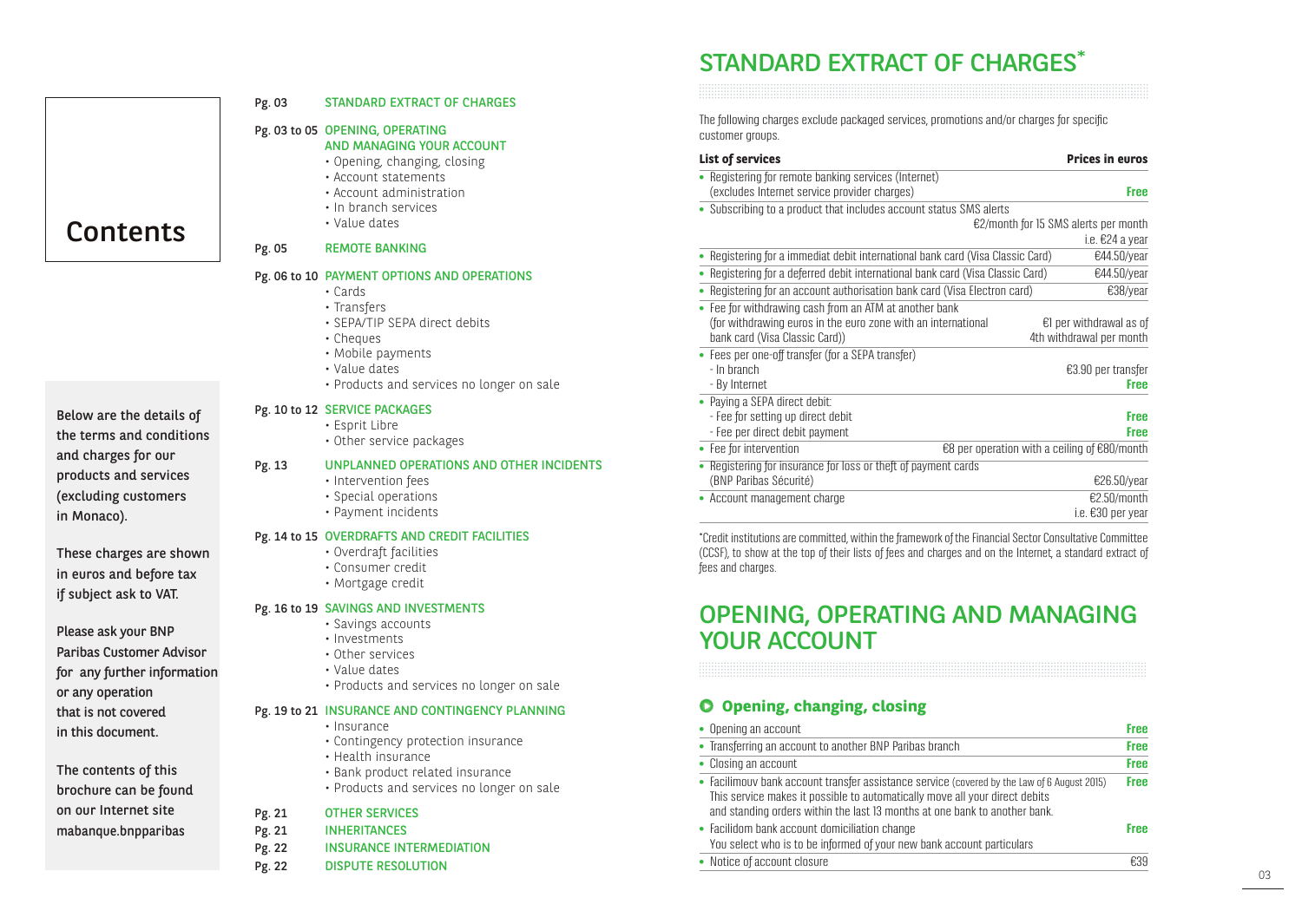# **Account statements**

The fees apply from the anniversary date of the contract, for Situation and Panorama account statements.

| • Standard statement (online on our Internet site mabanque.bnpparibas or paper)                                                                                     |             |
|---------------------------------------------------------------------------------------------------------------------------------------------------------------------|-------------|
| - Monthly                                                                                                                                                           | <b>Free</b> |
| - Other statement period: Ten days, daily (per statement)                                                                                                           | £1.80       |
| - Monthly in Braille                                                                                                                                                | <b>Free</b> |
| • Summary annual statement of charges                                                                                                                               | <b>Free</b> |
| • Situation statement option (online on our Internet site mabangue.bnpparibas or paper, quarterly)<br>- Option 1: Includes savings accounts (excluding securities), |             |
| defined by level of liquidity (available or future) and credit available.                                                                                           | €8.50       |
| - Reflets option: Includes 5 statements                                                                                                                             |             |
| (Holdings in 6 categories including credit and debt, financial instrument accounts                                                                                  |             |
| Including PEA and CIF, Income deposited, Custody fees and Coupons).                                                                                                 | €11.50      |
| • Online statement option: View all your account statements (deposits, savings, investments)                                                                        |             |
| and execution notices online, in PDF format                                                                                                                         | <b>Free</b> |
| • Panorama statement: holdings and income (quarterly)                                                                                                               | €17.50      |
| - Other statement periods (per statement)                                                                                                                           | £4.50       |
| - Additional holdings groupings (per grouping)                                                                                                                      | €8.70       |
| • Panorama ISF (tax) statement (yearly subscription)                                                                                                                |             |
| - Panorama subscriber                                                                                                                                               | €51.50      |
| - Non-Panorama subscriber                                                                                                                                           | €68         |

# $O$  Account administration

| • Account charges if customer has opted for the "Online statements" option<br>- Account without an "Esprit Libre" service package<br>- Account with an "Esprit Libre" service package          | €2/month<br><b>Free</b>    |
|------------------------------------------------------------------------------------------------------------------------------------------------------------------------------------------------|----------------------------|
| • Account charges if customer has not opted for the "Online statements" option<br>- Account without an "Esprit Libre" service package<br>- Account with an "Esprit Libre" service package -50% | €2.50/month<br>€1.25/month |
| • For customers under 26 years of age                                                                                                                                                          | <b>Free</b>                |
| • For dependent adult customers                                                                                                                                                                | <b>Free</b>                |
| • For customers who are subscribers to the Priority programme                                                                                                                                  | <b>Free</b>                |
| • Fee per inactive account<br>(cf. Article L.312-19 of the French Monetary and Financial Code)                                                                                                 | $E30/year^{(1)}$           |
| • Charges for searching for and/or changing missing or incorrect address details                                                                                                               | €18                        |
| (1) Up to the limit of the amount available in the account.                                                                                                                                    |                            |

## **In branch services**

| • Cash payment                                                                                                                             | <b>Free</b>          | <b>Contact a Savings Specialist</b>                                                                                                | accounts and                                               |
|--------------------------------------------------------------------------------------------------------------------------------------------|----------------------|------------------------------------------------------------------------------------------------------------------------------------|------------------------------------------------------------|
| • Cash withdrawal from a branch without cheque issue<br>- In your branch (or another branch if service unavailable)<br>- At another branch | <b>Free</b><br>€4.80 | 0 820 820 012 > Service € 0.12 / min.<br>(Monday to Friday, 08:30 to 19:30 and Saturday 09:00 to 17:00, excluding public holidays) | easily carry out<br>your day-to-day<br>banking operations. |
| • Request for funds to be made available at another branch (per operation)                                                                 | €20.50               | Mobile phone                                                                                                                       |                                                            |
| • Paying in cheque                                                                                                                         | <b>Free</b>          | Subscribing to a product that includes account status SMS alerts (per month)                                                       |                                                            |
| • Mail made available in branch (per item)                                                                                                 | €7.50                | Monthly fee (up to 15 SMS)                                                                                                         |                                                            |
| Annual inclusive fee (unlimited number)                                                                                                    | €75                  | €1.20<br>For 18-24 vear olds                                                                                                       |                                                            |
| • Document search fee (per item)                                                                                                           |                      | €0.20<br>Beyond the inclusive monthly limit, per SMS                                                                               |                                                            |
| - Account statement duplicate                                                                                                              | <b>Free</b>          | Subscribing to the Balance Messaging Service (BMS, account balance once a month) $\epsilon$ 1                                      |                                                            |
| - Document within the year                                                                                                                 | <b>Free</b>          |                                                                                                                                    |                                                            |
| - Document older than a year                                                                                                               | <b>Free</b>          | (1) Not including Internet service provider/mobile operator charges.                                                               |                                                            |
| - Additional photocopy                                                                                                                     | €.                   | (2) Connection cost charged by your operator.                                                                                      | ٦.                                                         |
|                                                                                                                                            |                      |                                                                                                                                    | $\boxed{\circ}$                                            |

| • Delivery of certificate (per item)                                                  |                      |
|---------------------------------------------------------------------------------------|----------------------|
| - Simple certification                                                                | £20.50               |
| - Complex certification (involving in-depth searches                                  |                      |
| covering several years or several accounts)                                           | f41                  |
| • Safe deposit box hire: depends on size and chosen quarantee (per year)              |                      |
| - Volume up to 35 dm3 and quarantee limited to $E30.500$                              | f(1)                 |
| - Other sizes and/or quarantees                                                       | Please ask           |
| • Manual foreign exchange operation: purchase/issuing of banknotes<br>(per operation) | Buy/Sell rate<br>+£5 |

# **Value dates**

| Cash deposit or withdrawal              | Day of the transaction                |
|-----------------------------------------|---------------------------------------|
| Deposit of euro cheque drawn in France: | Day of posting $+1$ working day(1)(2) |

(1) The day of posting may be the day of your deposit before 15:00 if you make the deposit at an automated terminal or the following working day in other cases.

(2) Working day: Based on Banque de France criteria, Monday to Friday, even if the BNP Paribas branch is open on Saturday.

# REMOTE BANKING

Registering for remote banking services (Internet, land line telephone, mobile phone, SMS, etc.):

|                 | Internet <sup>(1)</sup><br>Registering on our Internet site mabangue.bnpparibas<br><b>Free</b>                                                                                                                                                                                                                                                                                                                                                                                                                                                                                                                                                                                |  |
|-----------------|-------------------------------------------------------------------------------------------------------------------------------------------------------------------------------------------------------------------------------------------------------------------------------------------------------------------------------------------------------------------------------------------------------------------------------------------------------------------------------------------------------------------------------------------------------------------------------------------------------------------------------------------------------------------------------|--|
| lyg,            | <b>Mobile Internet</b> <sup>(1)</sup><br><b>Free</b><br>Registering for the "Mes Comptes" app                                                                                                                                                                                                                                                                                                                                                                                                                                                                                                                                                                                 |  |
| <u>පි</u>       | <b>Telephone</b><br><b>Contact your Customer Advisor</b><br>Either in person in the Branch, using the dedicated phone number (standard rate),<br>or using the messaging service on our Internet site mabangue.bnpparibas <sup>(2)</sup><br><b>Contact your Customer Service Centre</b><br>0 820 820 001 > Service € 0.12 / min.<br>Access the voice server (24/7) or talk to a customer consultant<br>(Monday to Friday, 08:00 to 22:00 and Saturday 08:00 to 18:00, excluding public holidays).<br><b>Contact a Savings Specialist</b><br>0 820 820 012 > Service € 0.12 / min.<br>(Monday to Friday, 08:30 to 19:30 and Saturday 09:00 to 17:00, excluding public holidays) |  |
| $\boxed{\circ}$ | <b>Mobile phone</b><br>Subscribing to a product that includes account status SMS alerts (per month)<br>€2<br>Monthly fee (up to 15 SMS)<br>€1.20<br>For 18-24 year olds<br>£0.20<br>Beyond the inclusive monthly limit, per SMS<br>Subscribing to the Balance Messaging Service (BMS, account balance once a month) $\epsilon$ 1                                                                                                                                                                                                                                                                                                                                              |  |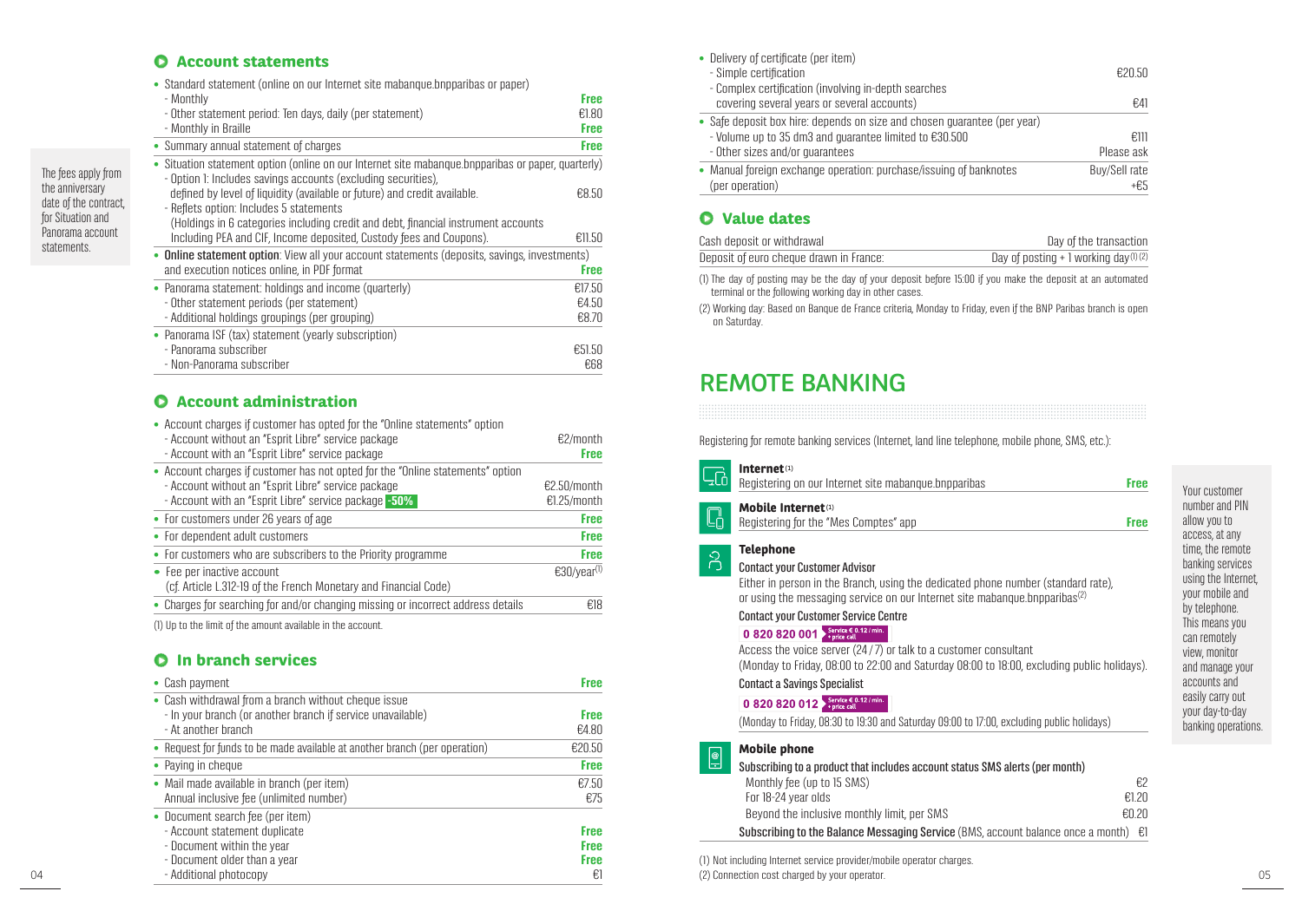# YOUR PAYMENT OPTIONS AND OPERATIONS

# **Cards**

|                                                                                                                                   | • Visa bank card options (annual fees)                                                                                                          |             |
|-----------------------------------------------------------------------------------------------------------------------------------|-------------------------------------------------------------------------------------------------------------------------------------------------|-------------|
|                                                                                                                                   | - Visa Infinite Card<br>$-50\%$ 2 <sup>nd</sup> card $\omega$ ))                                                                                | €340        |
|                                                                                                                                   | $-50\%$ 18-24 (1))<br>- Visa Premier Card -50% 2 <sup>nd</sup> card                                                                             | €134        |
|                                                                                                                                   | $-50\%$ 2 <sup>nd</sup> card $-50\%$ 18-24 1))<br>- Visa Classic Card                                                                           | €44.50      |
| Offer cannot be                                                                                                                   | $-50\%$ 2 <sup>nd</sup> card $-50\%$ 18-24<br>- Visa Flectron Card                                                                              | €38         |
| combined with any<br>promotional rates                                                                                            | - MyB's Card (for 12-17 year olds only)                                                                                                         | <b>Free</b> |
|                                                                                                                                   | $-50\%$ 2 <sup>nd</sup> card $-20\%$ 16-24<br>- BNP Net Card                                                                                    | €52         |
| $-50\%$ 2 <sup>nd</sup> card<br>50% on the 2 <sup>nd</sup> card<br>(reduction in the<br>lowest fee of the<br>2 cards operating on | • Provisio Option (linked with revolving credit arrangement)<br>For Visa Classic, Premier and Infinite cards (excluding debit interest charges) | <b>Free</b> |
| the same account)                                                                                                                 | • Personal picture (visual card, subscription per year)                                                                                         |             |
| $-50\%$ 18-24                                                                                                                     | - "Galerie" or "downloaded photo" option                                                                                                        | €12         |
| 50% reduction<br>for 18-24 year olds                                                                                              | - Cinema option (cinema Visual + access to WE LOVE CINEMA programme)                                                                            | €24         |
|                                                                                                                                   | for 16 - 29 year olds - 50% 16-29                                                                                                               | €12         |
| $-20\%$ 16-24<br>20% reduction                                                                                                    | • Cashcard range (annual fee)                                                                                                                   |             |
| for 16-24 year olds                                                                                                               | - Cirrus Card (MasterCard network)                                                                                                              | £26         |
| $-50\%$ <sup>1st</sup> year                                                                                                       | <b>Free</b> with Visa Infinite and Visa Premier cards                                                                                           | <b>Free</b> |
| 50% reduction                                                                                                                     | - Visa Plus Card -50% 2 <sup>nd</sup> card -50% 18-24                                                                                           | €26         |
| in the 1 <sup>st</sup> year                                                                                                       | - Livret Jeune, Livret A Card and Automatique Card (BNP Paribas France network)                                                                 | Free        |
| $-50\%$ 16-29<br>50% reduction<br>for 16-29 year olds                                                                             | • American Express Card range (annual fee)<br>A card of the same level is available to your spouse                                              |             |
|                                                                                                                                   | - Platinium Card                                                                                                                                | €590        |
| )))                                                                                                                               | - Gold Card<br>$-50%$<br>1 <sup>st</sup> year                                                                                                   | €185        |
| <b>Cards with Contactless</b><br>technology                                                                                       | - Green Card -50% 1st year                                                                                                                      | €95         |
|                                                                                                                                   | • Supplementary card services (annual fee)                                                                                                      |             |
|                                                                                                                                   | - BNP Net Option: electronic purchase protection and insurance                                                                                  | €26         |
|                                                                                                                                   | included with Visa Electron, Visa Classic and Visa Premier Cards <b>-20%</b> 16-24                                                              |             |

**Free** with Visa Infinite Card

| teller machine of the BNP Paribas Group<br><b>- Global Alliance:</b> agreement between international banks<br>covering their ATMs in other countries | - BNP Paribas Global Network: worldwide network of automated | <b>Free</b><br><b>Free</b>                                                                                                                                                                                                        |
|------------------------------------------------------------------------------------------------------------------------------------------------------|--------------------------------------------------------------|-----------------------------------------------------------------------------------------------------------------------------------------------------------------------------------------------------------------------------------|
| • Fees for withdrawing cash from an ATM at another bank                                                                                              |                                                              |                                                                                                                                                                                                                                   |
| In the Euro Zone and French Overseas Territories (per operation)                                                                                     |                                                              |                                                                                                                                                                                                                                   |
| Number of free cash withdrawals                                                                                                                      | Without Esprit Libre                                         | With Esprit Libre                                                                                                                                                                                                                 |
| Infinite, Premier (and Cirrus linked with these cards)                                                                                               | Unlimited                                                    | Unlimited                                                                                                                                                                                                                         |
| Visa Classic and Provisio Card                                                                                                                       | 3                                                            | 6                                                                                                                                                                                                                                 |
| Visa Flectron Card                                                                                                                                   | 0                                                            | 1                                                                                                                                                                                                                                 |
| Visa Plus and Cirrus Card                                                                                                                            | 0                                                            | 0                                                                                                                                                                                                                                 |
| Withdrawal, in excess of the above number of withdrawals                                                                                             |                                                              | €1                                                                                                                                                                                                                                |
| For under 25 year olds                                                                                                                               |                                                              | <b>Free</b>                                                                                                                                                                                                                       |
| Outside the euro zone and French Overseas Territories (per operation)                                                                                | Visa Infinite Card<br>Other card                             | $2% + 22.20$<br>$2.90% + \text{£3}$                                                                                                                                                                                               |
| In the euro zone and French Overseas Territories (per operation)                                                                                     |                                                              |                                                                                                                                                                                                                                   |
| Outside the euro zone and French Overseas Territories (per operation)                                                                                | Visa Infinite Card<br>Other card<br>Visa Infinite Card       |                                                                                                                                                                                                                                   |
| <b>Payment by card</b>                                                                                                                               | Other card                                                   |                                                                                                                                                                                                                                   |
| In the euro zone and French Overseas Territories (per operation)<br>Outside the euro zone and French Overseas Territories (per operation)            |                                                              |                                                                                                                                                                                                                                   |
|                                                                                                                                                      | Visa Infinite Card                                           |                                                                                                                                                                                                                                   |
|                                                                                                                                                      | Other card                                                   |                                                                                                                                                                                                                                   |
| <b>Other services</b> (per transaction)                                                                                                              |                                                              |                                                                                                                                                                                                                                   |
| Stop fees (hold) for the card by the bank                                                                                                            |                                                              |                                                                                                                                                                                                                                   |
| Re-issuing of PIN code                                                                                                                               |                                                              |                                                                                                                                                                                                                                   |
| Re-issuing of PIN code and password for Visa Infinite Card                                                                                           |                                                              |                                                                                                                                                                                                                                   |
| Replacement of card before expiry<br>- Holder of a BNP Paribas Sécurité type policy                                                                  |                                                              |                                                                                                                                                                                                                                   |
| - Visa Infinite, Visa Premier (and Cirrus linked with these cards)                                                                                   |                                                              |                                                                                                                                                                                                                                   |
| - Weezbee, Livret Jeune and Livret A Cards                                                                                                           |                                                              |                                                                                                                                                                                                                                   |
| $\bullet$<br>Fees for document searches, requests for credit card slips or proof of withdrawal                                                       |                                                              | €3<br>€5<br>$2% + 63$<br>$2.90% + E5$<br><b>Free</b><br>$2\% + \text{\textsterling}0.60$<br>$2.90\% + \text{\textsterling}0.90$<br><b>Free</b><br>€9<br><b>Free</b><br>£15<br><b>Free</b><br><b>Free</b><br><b>Free</b><br>€12.90 |

**• Cash withdrawal by bank card from ATMs part of the BNP Paribas Global** 

#### **machines available in more than fifty countries.**  The list of countries, banks and the number of ATMs may change and is updated and available at:

**Nearly 52,000 cash** 

• mabanque. bnpparibas/fr/ retraitsgratuits aletranger

Foreign currency payments, by card or mobile, are converted into euros by the Visa International Centre in London on the day of receipt of the debit, subject to the currency exchanne terms and conditions of the Visa network.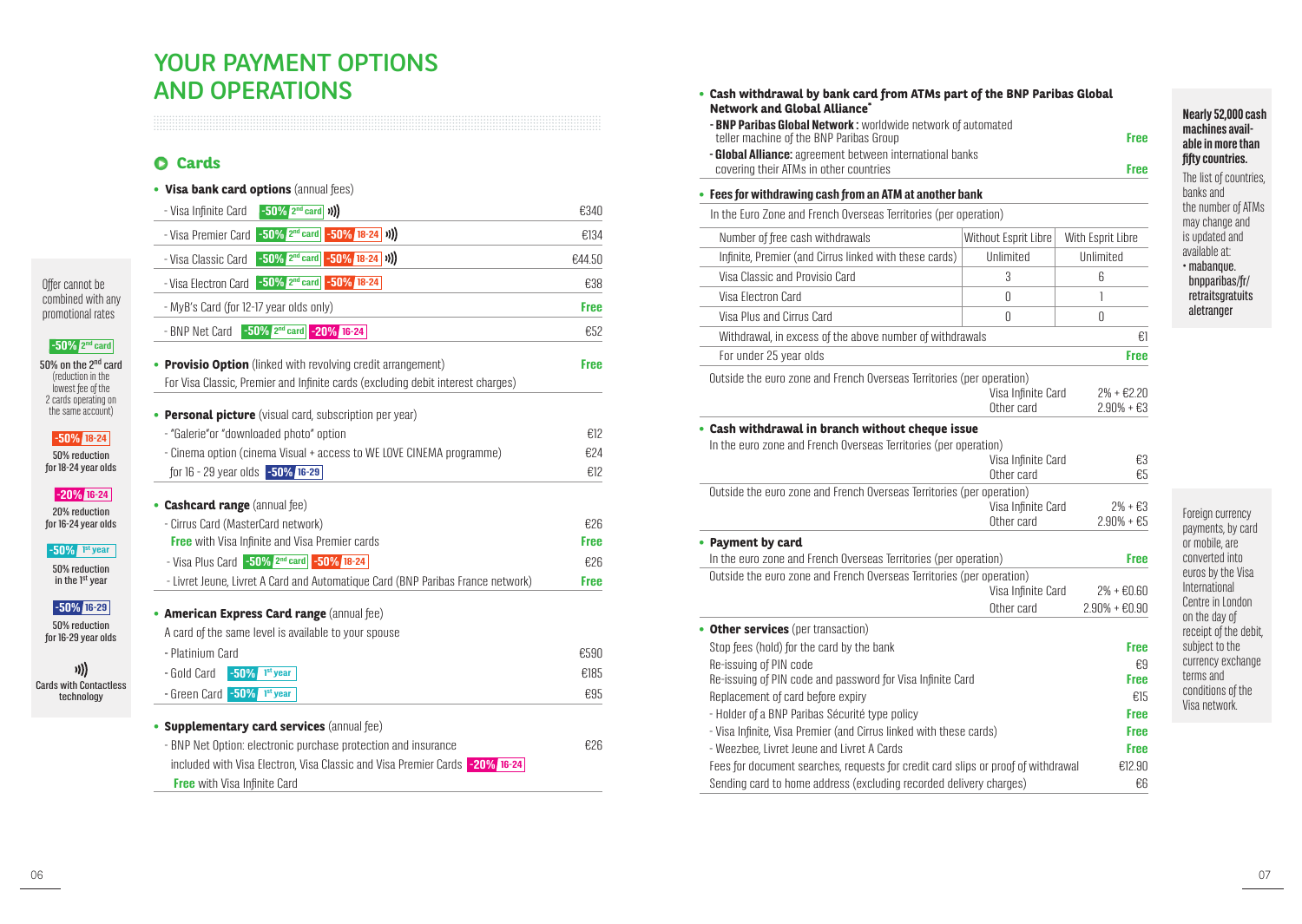# **O** Transfers

**The SEPA zone**  consists of the 28 countries of the European Union, the four countries of the EFTA (Iceland, Liechtenstein, Norway and Switzerland), Monaco and San Marino.

On our Internet site mabanque. bnpparibas, non SEPA transfer can be issued in euros or in the currencies of the 41 countries (list available on our Internet site mahanque. bnpparibas)

#### **The operations shown below are dependent on the conformity of the details of the beneficiary, in particular the IBAN (International Bank Account Number), the BBAN (Basic Bank Account Number) and the BIC (Bank Identifier Code).**

| • Account to account transfers                                                                                                                                                                                                              | <b>Branch</b>               | <b>Internet</b>            |
|---------------------------------------------------------------------------------------------------------------------------------------------------------------------------------------------------------------------------------------------|-----------------------------|----------------------------|
| Issue and receipt fee per one-off transfer in euros                                                                                                                                                                                         | <b>Free</b>                 | <b>Free</b>                |
| • <b>SEPA transfer</b> (per transaction)<br>Operation denominated in euros, to or from the SEPA zone                                                                                                                                        |                             |                            |
| One-off transfer<br>- Charge for one-off transfers<br>- Charge for incomplete one-off transfer<br>(beneficiary details missing or incorrect)                                                                                                | €3.90<br>£7.70              | <b>Free</b>                |
| Recurrent transfer arrangements (in France and Monaco)<br>- Charge for setting up recurrent transfer arrangement<br>- Charge for one-off transfers<br>On the Internet, third-party transfers are limited to $€3,100$ per recurrent transfer | <b>Free</b><br>£1.20        | <b>Free</b><br><b>Free</b> |
| Additional fees for transfer arrangements<br>(per transaction)<br>- Urgent option<br>- Cheque issue in Europe<br>Reception of a transfer                                                                                                    | £6.50<br>€11<br><b>Free</b> | Free                       |

• **Non-SEPA transfer** (per operation - costs shared with beneficiary) Operation denominated in currency or in euros outside SEPA

| Issue cost per transfer                                                                                                                                                                                                                              |                                  | €9.50       |
|------------------------------------------------------------------------------------------------------------------------------------------------------------------------------------------------------------------------------------------------------|----------------------------------|-------------|
| Issue fee                                                                                                                                                                                                                                            | $0.06\%$<br>Minimum €9.50        |             |
| Additional input charges                                                                                                                                                                                                                             | 0.04%<br>Minimum €9.50           |             |
| + currency exchange commission(1)                                                                                                                                                                                                                    | 1%<br>Minimum €15<br>Maximum €65 | €15         |
| To BNP Paribas subsidiary<br>(list on our Internet site mabanque.bnpparibas or in branch)                                                                                                                                                            | €8                               | €3          |
| For customers who are subscribers to the PRIORITY programme                                                                                                                                                                                          | €8                               | <b>Free</b> |
| Additional charges for transfer arrangements                                                                                                                                                                                                         |                                  |             |
| - No charge for the beneficiary (payment of invoiced charges<br>on receipt of funds by the beneficiary's bank)                                                                                                                                       | €20.50                           | €20.50      |
| - Issuing an international cheque                                                                                                                                                                                                                    | €27                              |             |
| - Required information missing or incorrect (BIC/IBAN)                                                                                                                                                                                               | £12.90                           |             |
| - Urgent option                                                                                                                                                                                                                                      | €6.50                            |             |
| Correspondent bank fees: it is sometimes necessary to add in addition the charges levied by BNP Paribas'<br>correspondent banks - these charges are taken from the initial payment amount.                                                           |                                  |             |
| An additional charge will be taken directly from the amount of all transfers in dollars (USD) to countries<br>other than the United States, if the amount of the transfer is greater than USD100.<br>(correspondent bank fees in the United States). |                                  |             |
| .                                                                                                                                                                                                                                                    |                                  |             |

| Reception of a transfer                                                 | €19   |
|-------------------------------------------------------------------------|-------|
| + currency exchange commission <sup>(1)</sup> , up to $\epsilon$ 75,000 | 0.50% |
| above $E75.000$                                                         | 0.25% |
| Minimum per operation                                                   | €15   |

### **SEPA direct debits/SEPA Titre Interbancaire de paiement (TIP)**

| • Fee for setting up a direct debit         | <b>Free</b> |
|---------------------------------------------|-------------|
| • Fee per direct debit payment              | <b>Free</b> |
| • Authorisation and stop for a direct debit | <b>Free</b> |

### **Cheques**

| • Payment of a cheque                                                                                                                                                                                                                                                                                                            |                   | <b>Free</b>                                                                          |
|----------------------------------------------------------------------------------------------------------------------------------------------------------------------------------------------------------------------------------------------------------------------------------------------------------------------------------|-------------------|--------------------------------------------------------------------------------------|
| • Charge for sending chequebook to home address by registered delivery<br>(excluding postal costs, per item)                                                                                                                                                                                                                     |                   | €3.30                                                                                |
| • Charge for sending a chequebook to home address by tracked delivery<br>(including postal costs)                                                                                                                                                                                                                                |                   | <b>Free</b>                                                                          |
| • Issuing a bank cheque (per item)                                                                                                                                                                                                                                                                                               |                   | €9.90                                                                                |
|                                                                                                                                                                                                                                                                                                                                  | <b>Branch/CRC</b> | Internet                                                                             |
| • Charge to stop cheque(s) by the issuer (per operation)                                                                                                                                                                                                                                                                         | £16               | <b>Free</b>                                                                          |
| • Charge to stop chequebook(s) by the issuer (per operation)                                                                                                                                                                                                                                                                     | £16               | <b>Free</b>                                                                          |
| • Request for photocopies of issued cheques (per item)<br>- Document within the year<br>- Document older than a year<br>- Additional photocopy                                                                                                                                                                                   |                   | <b>Free</b><br><b>Free</b><br>€1                                                     |
| • Issuing a euro cheque payable in another country (per operation)                                                                                                                                                                                                                                                               |                   |                                                                                      |
| $-$ Cheque $\leq \text{\textsterling}150$<br>$-$ Cheque $> \text{\eE}150$                                                                                                                                                                                                                                                        |                   | 10%<br>1‰ minimum €27                                                                |
| Deposit of cheque payable in another country<br>۰<br>(excluding correspondent fees, per transaction)<br>Cheque $\leq \text{\textsterling}150$<br>Cheque $> \text{\eE}150$<br>- Cheque without exchange<br>- Cheque with exchange<br>+ currency exchange commission(1), up to €75,000<br>above €75,000<br>Minimum per transaction |                   | 10%<br>$1\%$ minimum $£17.50$<br>max. €58<br>max. $£107$<br>0.50%<br>0.25%<br>€17.50 |
| Mail charges (per transaction)                                                                                                                                                                                                                                                                                                   |                   | €16.95                                                                               |
|                                                                                                                                                                                                                                                                                                                                  |                   |                                                                                      |

# **O** Mobile payments

Paylib is a solution that allows you to easily and securely pay for your online and in-store purchases (1) using your mobile without having to get your payment card out.

- You can activate Paylib with a **free download** of the "Mes Comptes" app, you then just create your Paylib identifiers and your card will then be automatically attached.

- Paylib can already be used with leading online merchants (list available at www.paylib.fr) and with all shops that accept contactless payment cards.

## **Value dates**

| Payment card                 | Depending on the card debiting chosen |
|------------------------------|---------------------------------------|
| Receipt of a SEPA transfer   | Day of the transaction                |
| Issuing a non SEPA transfer  |                                       |
| - In euros or other currency | Date of execution of the transaction  |
|                              |                                       |

(1) Product available on NFC (Near Field Communication) smartphones running a version higher than 4.4.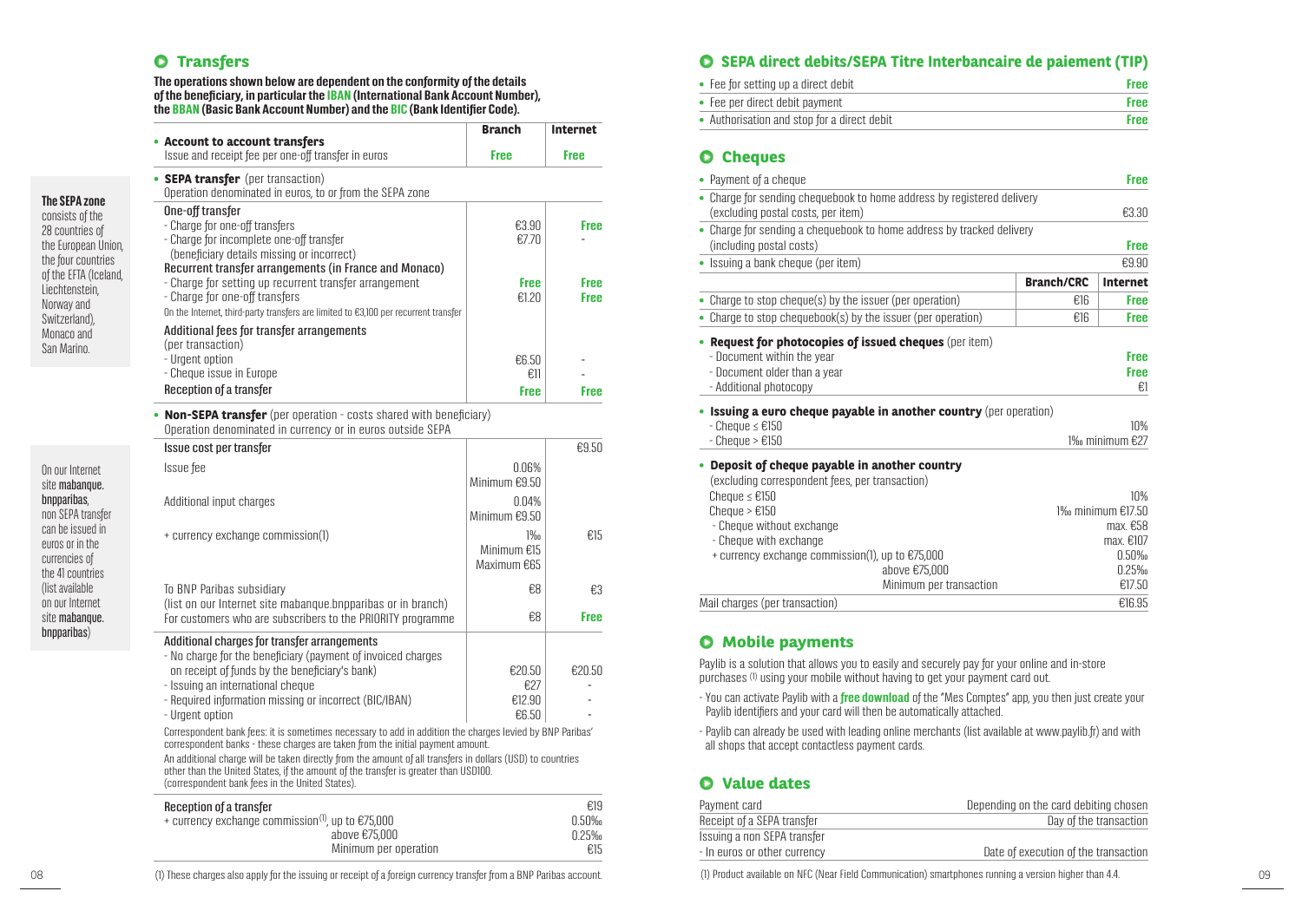| Receipt of a non SEPA transfer                 |                                                       |
|------------------------------------------------|-------------------------------------------------------|
| - in euros or another currency                 | Settlement date of the transaction                    |
| Receipt of a SEPA transfer                     | Date of execution of the operation                    |
| Payment of a TIP SEPA direct debit             | Date of execution of the operation                    |
| Payment of a cheque in France                  | Date of execution of the operation                    |
| Payment of a cheque abroad                     | Date of execution of the transaction -1 calendar day  |
| Depositing of a euro cheque abroad             | Date of execution of the transaction + 1 calendar day |
| Depositing of a foreign currency cheque abroad | Date of execution of the transaction + 2 working days |

# **Q** Products and services no longer on sale / ways of **paying and payment operations**

| Registering for a Provisio MasterCard (per year) | €30  |
|--------------------------------------------------|------|
| Registering for a Weezbee Card                   | Free |

### • For Visa Classic, Premier and Infinite cards

(excluding debit interest charges)

- Tercéo Option (payment in 3 instalments) with Visa Infinite, Premier and Classic Cards **Free** In-store choice: option to activate at time of payment

Threshold: triggered above an agreed threshold (also with the BNP Net Card)

N.B.: Tercéo payment facilities are credits for periods of less than or equal to 90 days. The annual APR is 4.50% as at 01/11/2016.

# SERVICE PACKAGES

# **Esprit Libre**

Esprit Libre is a package of basic everyday services and other optional services. With Esprit Libre you are entitled to certain fee discounts (cannot be combined with promotional or special offers) on the products you have chosen.

| <b>Young persons</b>               |                  |                            |
|------------------------------------|------------------|----------------------------|
| <b>Main card</b>                   | <b>Visa Plus</b> | <b>Visa Electron/MyB's</b> |
| <b>Overdraft</b> (16-17 year olds) |                  |                            |
| Card                               | <b>Free</b>      | <b>Free</b>                |
| <b>Options</b>                     |                  |                            |
| <b>Balance Messaging Service</b>   | <b>Free</b>      | <b>Free</b>                |
| <b>BNP Paribas Sécurité</b>        | €1.98            | £1.98                      |

| <b>The Basics</b>                                           |                   |                          |                     |                                 | on a callares        |                |
|-------------------------------------------------------------|-------------------|--------------------------|---------------------|---------------------------------|----------------------|----------------|
| <b>Main card</b>                                            | <b>Visa Plus</b>  | <b>Visa Electron</b>     | <b>Visa Classic</b> | <b>Visa Premier</b>             | <b>Visa Infinite</b> | <b>No card</b> |
| <b>Initiative</b> $(18 - 24 \text{ years of age})$          |                   |                          |                     |                                 |                      |                |
| Card                                                        | €0.85             | €1.58                    | €1.85               | €5.50                           |                      |                |
| <b>BNP Paribas Sécurité</b>                                 | £1.10             | £1.10                    | £1.10               |                                 |                      |                |
| <b>BNP Paribas Sécurité Plus</b>                            |                   | $\overline{\phantom{a}}$ |                     | €1.52                           |                      |                |
| <b>Monthly fee per option</b>                               | €1.95             | €2.68                    | €2.95               | €7.02                           |                      |                |
| Annual fee per option                                       | €23.40            | €32.16                   | €35.40              | €84.24                          |                      |                |
| <b>Référence, Premier, Infinite</b> (as of 25 years of age) |                   |                          |                     |                                 |                      |                |
| Card                                                        |                   | €3.00                    | €3.52               | £10.61                          | €26.92               |                |
| <b>BNP Paribas Sécurité</b>                                 |                   | €2.10                    | €2.10               |                                 |                      |                |
| <b>BNP Paribas Sécurité Plus</b>                            | $\qquad \qquad =$ | ۰                        |                     | €2.89                           | €2.89                | €2.89          |
| Assurcompte                                                 |                   | €0.95                    | €0.95               | €0.95                           | €0.95                | €0.95          |
| <b>Situation Option 1</b>                                   |                   |                          |                     |                                 |                      | €2.69          |
| <b>Monthly fee per option</b>                               |                   | €6.05                    | €6.57               | €14.45                          | €30.76               | €6.53          |
| Annual fee per option                                       | ٠                 | €72.60                   | €78.84              | €173.40                         | €369.12              | €78.36         |
| Cascade                                                     |                   |                          |                     |                                 |                      |                |
| <b>Balance Messaging Service</b>                            |                   |                          |                     |                                 |                      |                |
| 2 branch standing orders <sup>(1)</sup>                     |                   |                          |                     | <b>Additional free services</b> |                      |                |

# **O** The Optional Extras

2 bank cheques per year

|                                                                                                     |                          |                |                |                | V III (ISSUE) SINCE 1997 1997 |       |
|-----------------------------------------------------------------------------------------------------|--------------------------|----------------|----------------|----------------|-------------------------------|-------|
| <b>Esprit Libre Initiative / Référence Premier, Infinite Options (additional monthly charges)</b>   |                          |                |                |                |                               |       |
| 2 <sup>nd</sup> Visa Plus Card                                                                      | €1.08                    | €1.08          |                |                |                               |       |
| 2 <sup>nd</sup> Visa Electron Card                                                                  |                          | €1.58          | €1.58          |                |                               |       |
| 2 <sup>nd</sup> Visa Classic Card                                                                   |                          | $\bar{ }$      | €1.85          | €1.85          | €1.85                         |       |
| 2 <sup>nd</sup> BNP Net card (18-24 years of age)                                                   |                          | $\bar{ }$      | €1.73          | €1.73          |                               |       |
| 2 <sup>nd</sup> BNP Net Card                                                                        | $\overline{\phantom{0}}$ | $\bar{ }$      | €2.17          | €2.17          | €2.17                         |       |
| 2 <sup>nd</sup> Visa Premier Card                                                                   |                          | ٠              |                | €5.56          | €5.56                         |       |
| 2 <sup>nd</sup> Visa Infinite Card                                                                  |                          | $\bar{ }$      |                | ۰              | €14.17                        |       |
| Personalised Overdraft Facility <sup>(2)</sup><br>Age 25 and over<br>Between 18 and 24 years of age | €1.16                    | £2.21<br>€1.16 | €2.21<br>£1.16 | €2.21<br>€1.16 | €2.21                         | €2.21 |
| <b>BNP Paribas Sécurité Plus</b><br>Age 25 and over<br>Between 18 and 24 years of age               | €0.42                    | €0.79<br>€0.42 | €0.79<br>€0.42 |                |                               |       |
| Assurcompte Plus                                                                                    |                          | €2.30          | £2.30          | €2.30          | €2.30                         | €2.30 |
| Situation Option 1<br>Age 25 and over<br>Between 18 and 24 years of age                             | €2.55                    | €2.69<br>€2.55 | €2.69<br>€2.55 | €2.69<br>€2.55 | €2.69                         |       |
| <b>Situation Reflets</b><br>Age 25 and over<br>Between 18 and 24 years of age                       | €3.45                    | €3.64<br>€3.45 | €3.64<br>€3.45 | €3.64<br>€3.45 | €3.64                         | €0.95 |
| Servissimes                                                                                         | €3.40                    | €3.40          | €3.40          | €3.40          | €3.40                         | €3.40 |
| Couple Option <sup>(3)</sup>                                                                        | E1.08                    | €1.58          | €1.85          | €5.56          | €14.17                        | €1.10 |

(1) Only between euro accounts held in France and Monaco. (2) Operation and prices are described on page 14. Couple Option: overdraft facility and second card of same level as the 1<sup>st</sup>, on a 2<sup>nd</sup> account.

**Esprit Libre "A",** with a Visa Plus Card or a Visa Electron Card and without Overdraft Facility, subsequent to a account the state of the Card or a Visa Plus Card or a Visa Electron Card and without Overdraft Facility, su payment incident: monthly fee from €1.95 to €6.84 for Les Essentiels.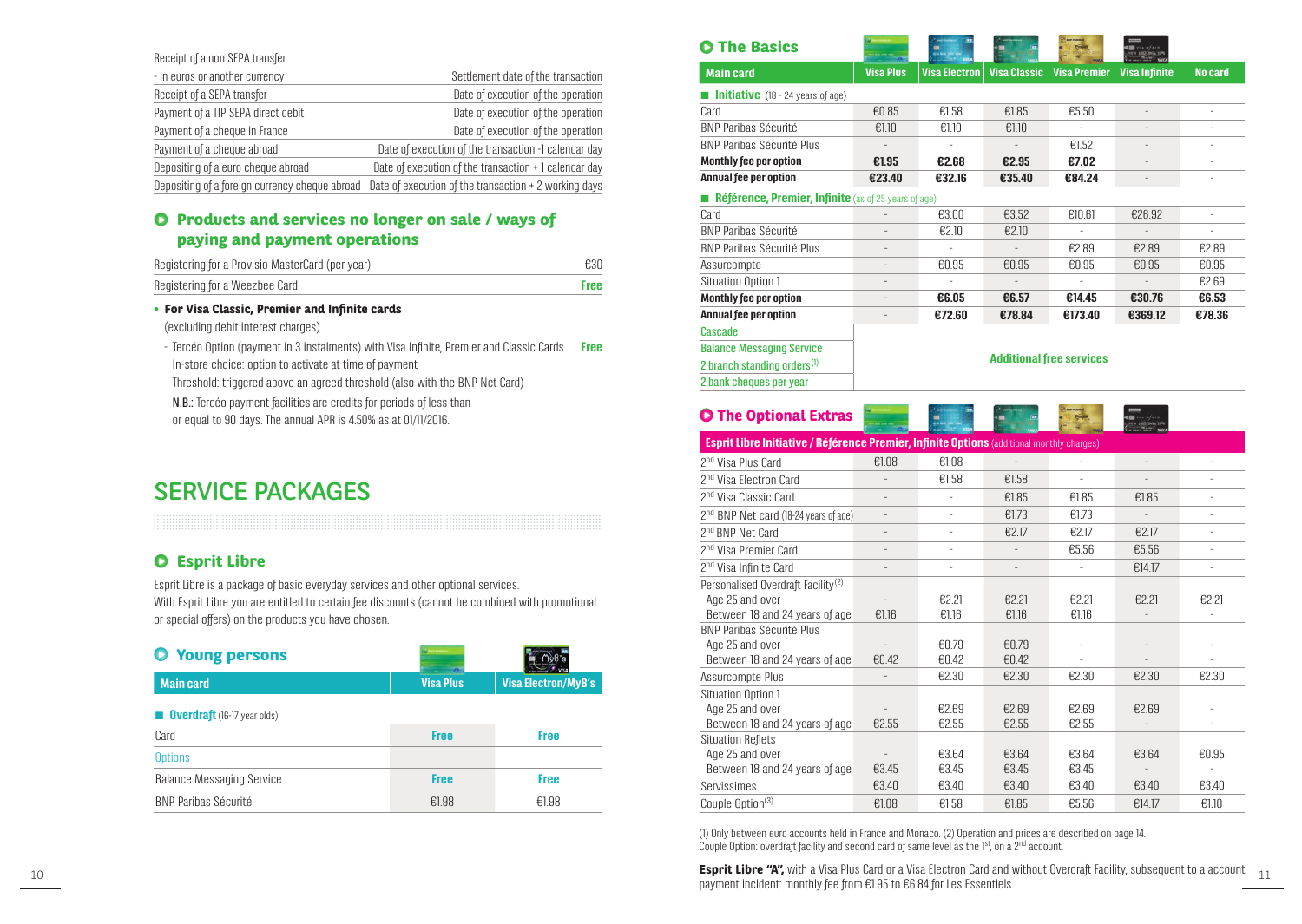# **Other service packages**

### **• Forfait de compte**

(product intended for customers experiencing financial difficulties) Deposit account agreement reserved for any natural person not acting for his professional needs in a situation of financial fragility within the meaning of Articles L.312-1-3 and R.312-4-3 of the French Monetary and Financial Code. This specific product, designed to limit charges for account incidents, includes:

| - The holding, closing and, as required, the opening of a deposit account,<br>- An account authorisation bank card (Visa Electron Card),<br>- The paying in and withdrawal of cash in the account holding branch,<br>- Four monthly SEPA transfers, including at least one standing order,<br>- An unlimited number of SEPA direct debits and TIP SEPA direct debits,<br>- Two Bank cheques per month,<br>- The possibility of remote access to the account as well as the ability<br>to carry out remote account management operations for another account<br>held by the holder at the same bank.<br>- SMS account balance alerts (maximum 4 per month),<br>- The supply of bank particulars forms (RIB),<br>- One change of address per year, | <b>Free</b>             |
|--------------------------------------------------------------------------------------------------------------------------------------------------------------------------------------------------------------------------------------------------------------------------------------------------------------------------------------------------------------------------------------------------------------------------------------------------------------------------------------------------------------------------------------------------------------------------------------------------------------------------------------------------------------------------------------------------------------------------------------------------|-------------------------|
| - Intervention fees:<br>Per operation<br>Limit of 5 operations per month                                                                                                                                                                                                                                                                                                                                                                                                                                                                                                                                                                                                                                                                         | €4<br>A ceiling of €20  |
| - Charges for failed direct debit for lack of funds:<br>Per operation<br>Limit of 3 rejections per month                                                                                                                                                                                                                                                                                                                                                                                                                                                                                                                                                                                                                                         | €10<br>A ceiling of €30 |

### **• Services Bancaires de Base**

Provided under the provisions of Articles L. 312-1 and D. 312-5-1 of the French Monetary and Financial Code:

| - The opening, the holding, and closing of the account, |
|---------------------------------------------------------|
| - One change of address per year,                       |

- The issuance upon request of bank particulars forms (RIB),
- The domiciliation of bank transfers,
- A monthly statement of account operations,
- The paying in of cheques and bank transfers, - Payments using SEPA, SEPA TIP direct debit arrangements or by SEPA bank transfers,
- with the latter possible using ATMs or remotely, - The possibility of remote consultation of the balance of the account - Cash deposits and withdrawals at the counter of the agency of account - A payment card for which each use is authorized by the credit institution that issued it, notably allowing the payment of transactions on the internet and the withdrawal of cash in the European Union (Visa Electron Card), - Two forms of bank cheques per month or equivalent means of payment offering the same services, - The realization of cash transactions ,
- Intervention fees: Per operation €4<br>
limit of 5 operations per month the set of the set of the set of the A celling of €20 Limit of 5 operations per month - Charges for failed direct debit for lack of funds: Per transaction **E10**<br>
Limited to 3 rejections per month **E10**<br>
A ceiling of €30 Limited to 3 rejections per month

# UNPLANNED OPERATIONS AND OTHER INCIDENTS

# **Intervention fees**

Charge made by the bank to rectify the outcome of an operation resulting in an irregular situation in the account necessitating a specific processing (issuing of an irregular payment order, incorrect banking particulars, lack or insufficient funds, etc.)

The debit operations resulting in the exceeding of the authorised amount are taken into account as of the 26th of the previous month to the 25th of the billed month.

Per operation, with a ceiling of 10 operations per month  $E8$ 

### $O$  Special operations

| • Charges for third-party notification<br>• Charges for third-party stop<br>• Charge per attachment   | €130                                                                                                                    |
|-------------------------------------------------------------------------------------------------------|-------------------------------------------------------------------------------------------------------------------------|
| • Charges per official stop injunction                                                                | 10% and maximum €160<br>(proportional commission applied to the amount owed to the Tax Authorities, if $\geq$ $\in$ 50) |
| • Charges for notification letter for unauthorised overdraft                                          | €20                                                                                                                     |
| • Charges for notification letter for court ordered closure                                           | €20                                                                                                                     |
| • Charges subsequent to notification from the Banque de France<br>of a prohibition on issuing cheques | €33.50                                                                                                                  |

## **OPayment incidents**

| - The opening, the holding, and closing of the account,<br>- One change of address per year,                                                                                                                                           |                  | • By cheque (per transaction)<br>Fees for prior notification letter for cheque issued without sufficient funds                                                                                                                        | £14         |
|----------------------------------------------------------------------------------------------------------------------------------------------------------------------------------------------------------------------------------------|------------------|---------------------------------------------------------------------------------------------------------------------------------------------------------------------------------------------------------------------------------------|-------------|
| - The issuance upon request of bank particulars forms (RIB),<br>- The domiciliation of bank transfers,<br>- A monthly statement of account operations,<br>- The paying in of cheques and bank transfers,                               |                  | Fees for cheques rejected for insufficient funds<br>Cheque $\leq \text{\textsterling}50$<br>Cheque $> \text{\large} 50$                                                                                                               | €30<br>€50  |
| - Payments using SEPA, SEPA TIP direct debit arrangements or by SEPA bank transfers,<br>with the latter possible using ATMs or remotely.<br>- The possibility of remote consultation of the balance of the account                     | <b>Free</b>      | The set charge includes: non-payment fees, the order letter, the prior notice letter for unfunded<br>cheques, stopping the funds, drawing up the non-payment certificate, the intervention fees and<br>the recorded delivery charges. |             |
| - Cash deposits and withdrawals at the counter of the agency of account<br>- A payment card for which each use is authorized by the credit institution<br>that issued it, notably allowing the payment of transactions on the internet |                  | Returned cheque unpaid for reasons other than lack of funds<br>(plus any protest costs)                                                                                                                                               | €17.50      |
| and the withdrawal of cash in the European Union (Visa Electron Card),                                                                                                                                                                 |                  | Request for non-payment certificate                                                                                                                                                                                                   | €20         |
| - Two forms of bank cheques per month or equivalent means of payment<br>offering the same services,<br>- The realization of cash transactions,                                                                                         |                  | • Against Card (per transaction)<br>Charges for notifying the Bangue de France of a decision to withdraw a bank card                                                                                                                  | €25         |
| - Intervention fees:<br>Per operation                                                                                                                                                                                                  | €4               | • Against SEPA direct debit (per transaction)<br>Charges for non-execution of direct debit for insufficient funds                                                                                                                     |             |
| Limit of 5 operations per month                                                                                                                                                                                                        | A ceiling of €20 | - Amount < $€5$                                                                                                                                                                                                                       | <b>Free</b> |
| - Charges for failed direct debit for lack of funds:                                                                                                                                                                                   |                  | Ceiling amount for direct debit set at $E20$<br>- Amount ≥ €5                                                                                                                                                                         |             |
| Per transaction                                                                                                                                                                                                                        | €10              | • Against standing order (per transaction)                                                                                                                                                                                            |             |
| Limited to 3 rejections per month                                                                                                                                                                                                      | A ceiling of €30 | Charges for non-execution of standing order for insufficient funds (amount $\geq \epsilon 20$ )                                                                                                                                       | €20         |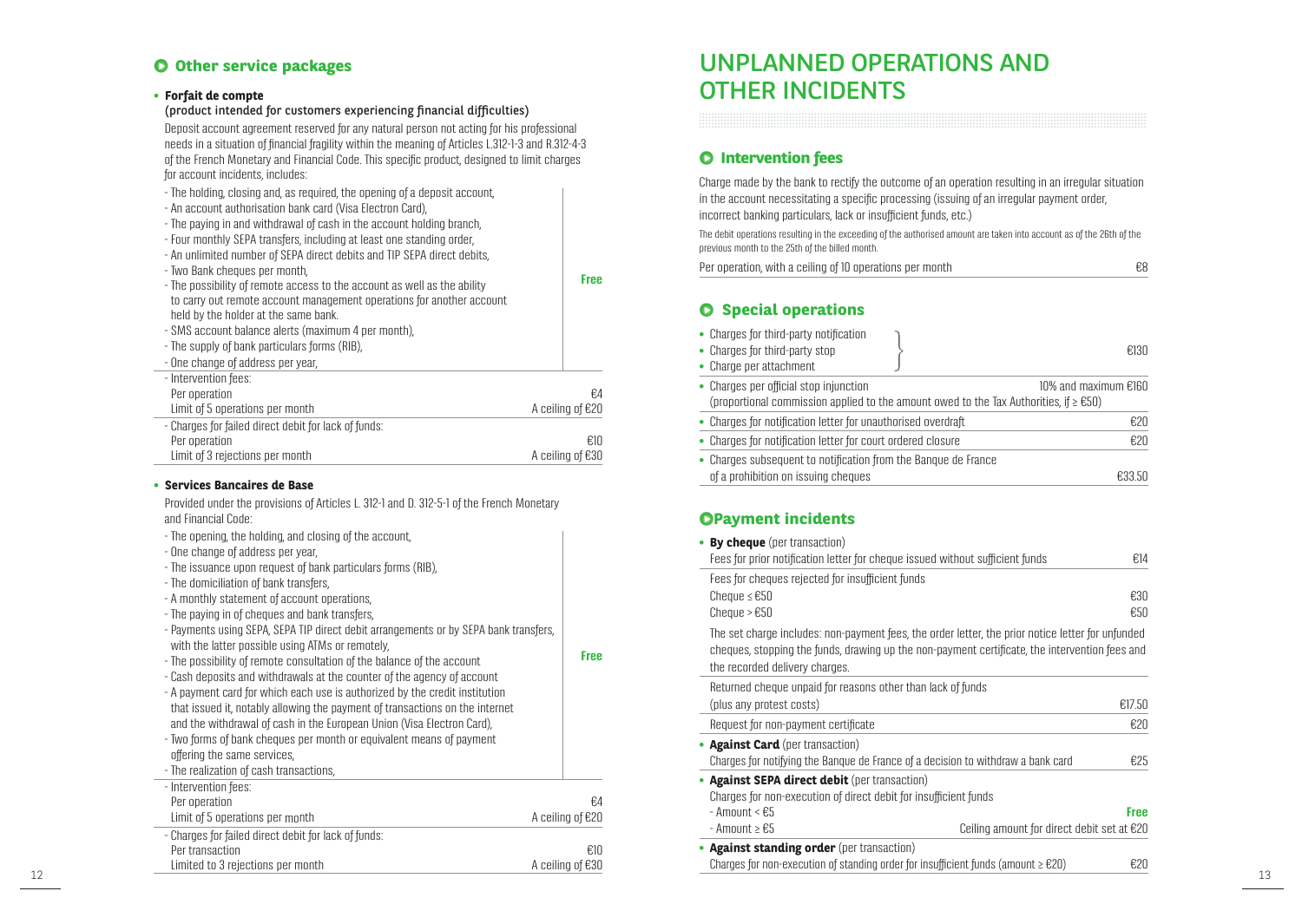# OVERDRAFTS AND CREDIT FACILITIES

# **Overdraft facilities**

# **• Automatic overdraft facility**

| Automatic overdraft facility<br>(Not available for Services Bancaire de Base and Forfait de Compte agreements)                                                                                                                                                                        |                                                     |
|---------------------------------------------------------------------------------------------------------------------------------------------------------------------------------------------------------------------------------------------------------------------------------------|-----------------------------------------------------|
| The Automatic Overdraft Facility allows you to go €100 overdrawn for a maximum period of 15<br>days per 30 day period subject to the following conditions:                                                                                                                            |                                                     |
| - Nominal annual percentage interest as at 01/12/2017                                                                                                                                                                                                                                 | 15.90%                                              |
| - Minimum interest payment per quarter (not included in the APR)                                                                                                                                                                                                                      | €7                                                  |
| - Annual arrangement fee                                                                                                                                                                                                                                                              | <b>Free</b>                                         |
| <b>Example:</b> If your use your automatic overdraft facility for 15 days, at a rate of 15.90% as above,<br>the APR comes to 17.13%. If you exceed your authorised limit by 10% for 10 days, at a rate of<br>18.40% including the following penalties, the APR comes to 17.31%.       |                                                     |
| • Personalised Overdraft Facility                                                                                                                                                                                                                                                     |                                                     |
| - Nominal annual percentage interest rate                                                                                                                                                                                                                                             | Personalised <sup>(1)</sup>                         |
| - Annual arrangement fee                                                                                                                                                                                                                                                              | €28 (or €26.52 as part of the Esprit Libre package) |
| charges as defined in your contract. You are also exempted from the interest payments<br>subject to the threshold limit which is based on the amount of your personalised<br>Overdraft Facility (exempt amount is defined in your contract).                                          |                                                     |
| • Overdraft<br>Nominal annual percentage interest rate                                                                                                                                                                                                                                | Personalised <sup>(1)</sup>                         |
| Charge for arrangement in the amount of $\leq$ $\pounds$ 5,000                                                                                                                                                                                                                        | €45                                                 |
| $\geq \text{\textsterling}5,000$                                                                                                                                                                                                                                                      | €60                                                 |
| • Overdraft Facility (automatic or personalised) and unauthorised overdraft<br>or overdraft limit exceeded<br>Increase applied to the nominal annual percentage debit interest rate for your contract<br>(subject to the maximum rate of interest as defined by the Banque de France) | $+250%$                                             |
| Arrangement fee for overdraft repayment < $E3,000$                                                                                                                                                                                                                                    | €32                                                 |
| $\geq \text{\textsterling}3,000$                                                                                                                                                                                                                                                      | €64                                                 |
| <b>O</b> Consumer credit<br>• Optional Borrower Insurance on personal loans<br>Per year, on the borrowed capital<br>• Online Personal Loan application                                                                                                                                | from 0.384% to 1.584%                               |
| (See the proposed loans available on our Internet site mabanque.bnpparibas)<br>Arrangement fee                                                                                                                                                                                        | <b>Free</b>                                         |
| <b>Personal Loans</b>                                                                                                                                                                                                                                                                 |                                                     |
| Arrangement fee in proportion to loan amount                                                                                                                                                                                                                                          | 1%                                                  |

(1)Subject to the maximum legal interest rate as published each quarter by the Banque de France, and available on its website at www.banque-france.fr (subject to ISP connection charge) in the "Short-term credit" category.

minimum €60 maximum €150

# **• Energibio, Auto Écologique and Départ en retraite loans**

| Arrangement fee proportional to the amount borrowed                                                   | 0.50%                                |
|-------------------------------------------------------------------------------------------------------|--------------------------------------|
|                                                                                                       | min. $£30$ max. $£76$                |
| • Student loans                                                                                       |                                      |
| Arrangement fee                                                                                       | <b>Free</b>                          |
| Depending on your school or university, ask your customer advisor<br>about the rate available to vou. |                                      |
| • Other Services (per transaction)                                                                    |                                      |
| Changing the instalment payment day                                                                   |                                      |
| (depending on type of loan)                                                                           | $E41$ or 0.25% of outstanding amount |
| New edition of instalment plan                                                                        | <b>Free</b>                          |
| Restructuring arrangement                                                                             | €36.50                               |
| Status letter                                                                                         | £16.10                               |
| Balance confirmation letter                                                                           | <b>Free</b>                          |
| Annual quarantee information (per year, per quarantee and per loan $> \text{\textsterling}200,000$ )  | €47                                  |
| • <b>Provisio</b> (revolving one year credit) arrangement charge                                      | <b>Free</b>                          |
| • Assurance facultative Provisio                                                                      |                                      |
| Per month, on the proportion of credit used                                                           | from 0.50% to 0.65%                  |

# **O** Mortgage credit

### **BNP Paribas offers a wide range of mortgage loans. Your customer advisor can help to provide a personalised assessment for you.**

| • BNP Paribas Atout emprunteur per year on the loan amount                          |                           |
|-------------------------------------------------------------------------------------|---------------------------|
| Repayment loans                                                                     | from 0.03% to 1.11%       |
| • Opening fees (in proportion with the amount borrowed)                             | 1.10%                     |
| Mortgages Ioans                                                                     | min. $€400$ max. $€1,000$ |
| Accession Sociale Ioans                                                             | min. $£400$ max. $£500$   |
| Online application through our Internet site mabanque.bnpparibas                    | 50% reduction             |
| Prêts Épargne Logement and Taux Zéro+                                               | <b>Free</b>               |
| • Loan Restructuring (in proportion with the outstanding capital)                   | 2%                        |
| Mortgages loans                                                                     | min. $€630$ max. $€2,100$ |
| Accession Sociale Ioans                                                             | $max. \epsilon 500$       |
| <b>Other Services</b>                                                               |                           |
| Contractual modification or suspension of instalments                               | <b>Free</b>               |
| Changes to the instalment payment date (in proportion with the outstanding capital) | 0.25%                     |
| Reissuing repayment schedule                                                        | €33                       |
| Mortgage discharge                                                                  | €56                       |
| Request for loan analysis (for loans started before 01 July 2016)                   | €30                       |
| Request for loan analysis (for loans started after 01 July 2016)                    | <b>Free</b>               |
| Mortgage restructuring agreement                                                    | €50                       |
| Annual quarantee information (per year, per quarantee and per loan)                 | €47                       |

The APR (Annual Percentage Rate) is based on the specific characteristics of your arrangement and subject to approval of your application by BNP Paribas. Speak to your customer advisor or go on our Internet site mabanque. bnpparibas

if any.

Your account balance must be in credit. Your BNP Paribas customer advisor is always available to discuss personalised cash management arrangements with you. The total cost of your overdraft facility or overdraft depends on the amount and the length of time for which your account is in deficit. This cost also includes the application fees,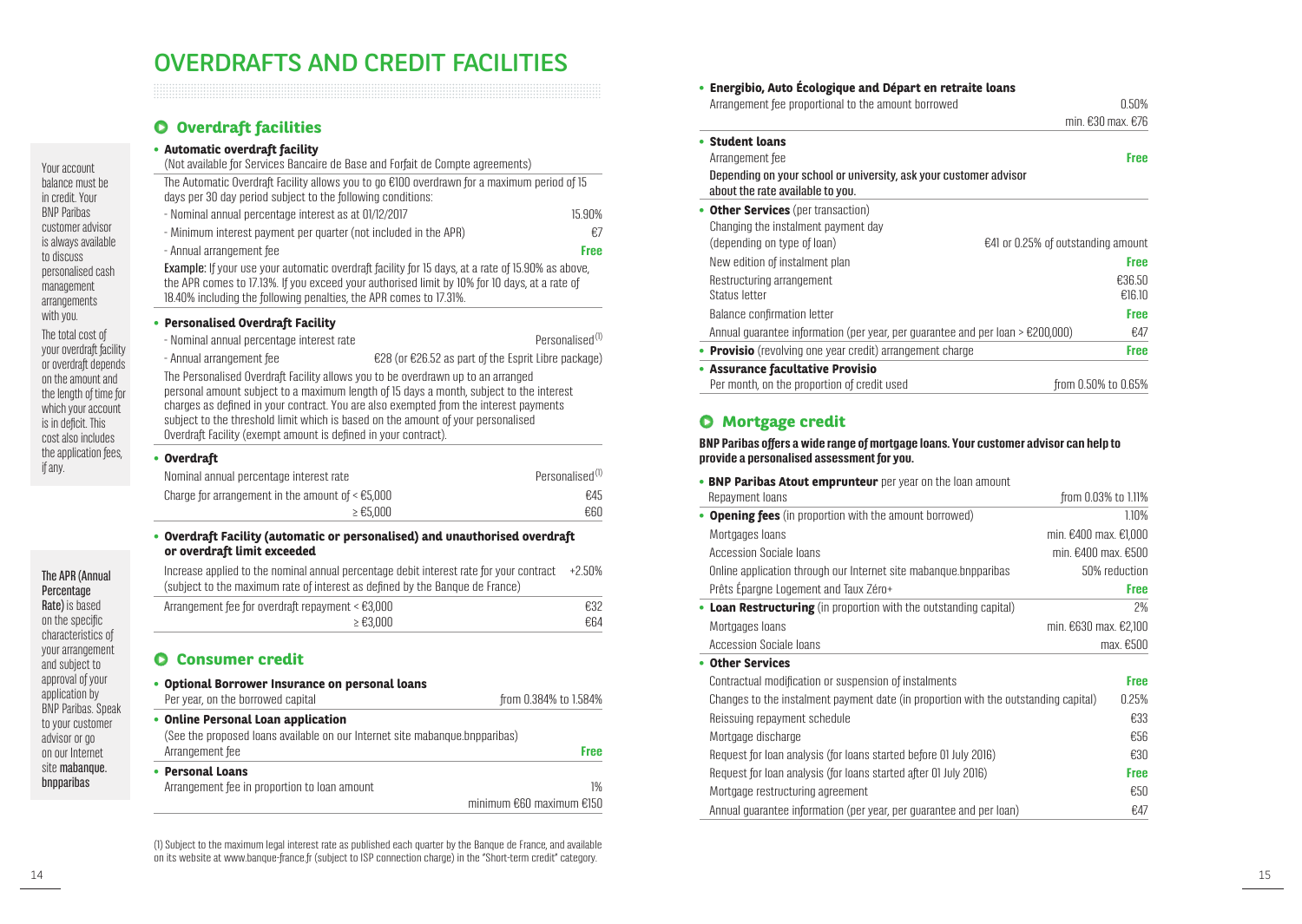# SAVINGS AND INVESTMENTS

In addition to your savings accounts you can find out about longer term investments, such as term deposits or REIT investments, with your customer advisor, in order to best meet your needs.

Savings interest rates may be subject to change during the year. Find out about these in Branch or on our Internet site mabanque. bnpparibas.

**For each of your personal projects, from building or maximising your assets, to preparing for your retirement, BNP Paribas can provide a range of personalised solutions.**

## **Savings accounts**

**• Ordinary and regulated savings accounts,** gross nominal annual rate applicable as at 01/12/2017 Livret A  $0.75\%$  net  $^{(1)}$ Livret de Développement Durable et Solidaire  $0.75\%$  net<sup>(1)</sup> Livret d'Épargne Populaire 1.25% net d'Oriente de la contraste de la contraste de la contraste de la contraste de la contraste de la contraste de la contraste de la contraste de la contraste de la contraste de la contraste Compte Epargne (rates applicable as at  $01/12/2017$ )  $0.10\%$  net<sup>(1)</sup> Livret Jeune  $2.00\%$  net $^{(1)}$ **• Épargne logement,** gross nominal annual rate applicable as at 01/12/2017

| • <b>Cascade</b> (automatic savings service), annual fee | €9.50 |
|----------------------------------------------------------|-------|
| Transfer to another bank                                 | €65   |
| Plan Épargne Logement                                    | 1.00% |
| Compte Épargne Logement                                  | 0.50% |

## **Investments**

**• BNP Paribas OPC Investment Fund (managed by BNP Paribas Asset Management): SICAV and FCP** excluding Banque Privée France and retirement product

|                                                     | <b>Maximum entry fee</b>          | <b>Maximum direct</b><br>management charges<br>incl. taxes | <b>Maximum indirect</b><br>management charges<br>incl. taxes. |
|-----------------------------------------------------|-----------------------------------|------------------------------------------------------------|---------------------------------------------------------------|
| OPC Investment<br><b>Fund - Shares</b>              | 0.50% to 2.40%<br>(sliding scale) | 0.30% to 2%                                                | 0% to 1.50%                                                   |
| OPC Investment Fund<br>- Bonds and other Securities | 0.25% to 2%<br>(sliding scale)    | 0.96% to 1.20%                                             | $0\%$                                                         |
| OPC Investment Fund<br>- Cash                       | 0%                                | 0.50%                                                      | $0\%$                                                         |
| Others<br>OPC Investment Fund                       | 0.50% to 2%<br>(sliding scale)    | 1.20% to 1.60%                                             | 0% to 1.60%                                                   |

Please note that some of the operating and management charges may be paid to BNP Paribas for its advisory and investment services.

Supplementary commission for subscribing to an associated OPC Investment Fund, per order €25

### **• Life insurance**

The entrance fees are determined according to the amount of the payments and are 4.75% maximum. Other fees may be charged, they are detailed in the contract notice. You can find more about the BNP Paribas life insurance with your advisor at the agency on our Internet site mabanque.bnpparibas.

#### **• Stock market investments**

With BNP Paribas you can select for each of your accounts, a price according to your activity on the stock market: Start, Active or Basic.

| The "Basic"stock market option is intended for              | <b>Branch</b> | <b>Internet</b>           |  |
|-------------------------------------------------------------|---------------|---------------------------|--|
| customers who only trade infrequently                       |               | <b>BASIC STOCK MARKET</b> |  |
| Shares listed on the Stock Market / Dealing fees            |               |                           |  |
| Euronext Paris - Amsterdam - Brussels                       |               |                           |  |
| <b>Fixed fees</b>                                           | €4.15         | <b>Free</b>               |  |
| + proportional Commission                                   |               |                           |  |
| Up to €8,000                                                | 1.36%         |                           |  |
| More than €8,000 to €50,000                                 | 1.10%         |                           |  |
| More than €50,000 to €150,000                               | 0.90%         |                           |  |
| More than €150,000 to €300,000                              | 0.68%         |                           |  |
| More than €300,000                                          | 0.45%         |                           |  |
| Or + sliding scale proportional Commission based            |               |                           |  |
| on the number of orders executed in a calendar quarter      |               |                           |  |
| and entered by the holder using his/her personal identifier |               |                           |  |
| 1 to 5 orders                                               |               | 0.55%                     |  |
| 6 to 15 orders                                              |               | 0.495%                    |  |
| More than 15 orders                                         |               | 0.44%                     |  |
| Minimum per order (fixed fees + commission)                 | €12.45        | €7.30                     |  |
| Other foreign markets                                       |               |                           |  |
| Fixed charges                                               | £17           | £16                       |  |
| + sliding scale commission Europe                           | 1.50%         | 0.48%                     |  |
| Other international markets                                 | 1.70%         | 0.48%                     |  |
| Minimum per order (fixed fees + commission)                 | €40.90        |                           |  |

The broker's fee billed by foreign stock brokers as well as any local taxes are calculated during the forwarding of the order and added to the fees and commission as stated above.

#### **• Custody fees**

Custody fees are levied in February for the current year and are calculated on the value of the portfolio as at December 31 of the previous year.

Custody fees include:

- Fixed charges, calculated on the basis of the number of billable lines present in your share portfolio on that date,
- proportional commission, determined by applying the arithmetic mean of the proportional commission payments calculated at the end of each calendar quarter.

These custody fees are nil for all securities issued by the BNP Paribas Group (including SICAV, FCP, bonds) as well as for shares in privatised companies purchased during the share offer with attached free allocation rights.

Proportional Commission for other securities

| up to €50,000                         | 0.28%  |
|---------------------------------------|--------|
| More than €50,000 to €100,000         | 0.23%  |
| More than €100,000 to €150,000        | 0.17%  |
| More than $E150,000$                  | 0.09%  |
| + Fixed portfolio charge              |        |
| Bearer                                | €4.80  |
| Nominative                            | €12    |
| Pure nominative for PEA or SME-ETI IT | €31.50 |
| Foreign deposits                      | €14.10 |
| Minimum charge per account            | €29.90 |
|                                       |        |

The maximum amount of an order placed online is €50,000 under reserve of an available provision.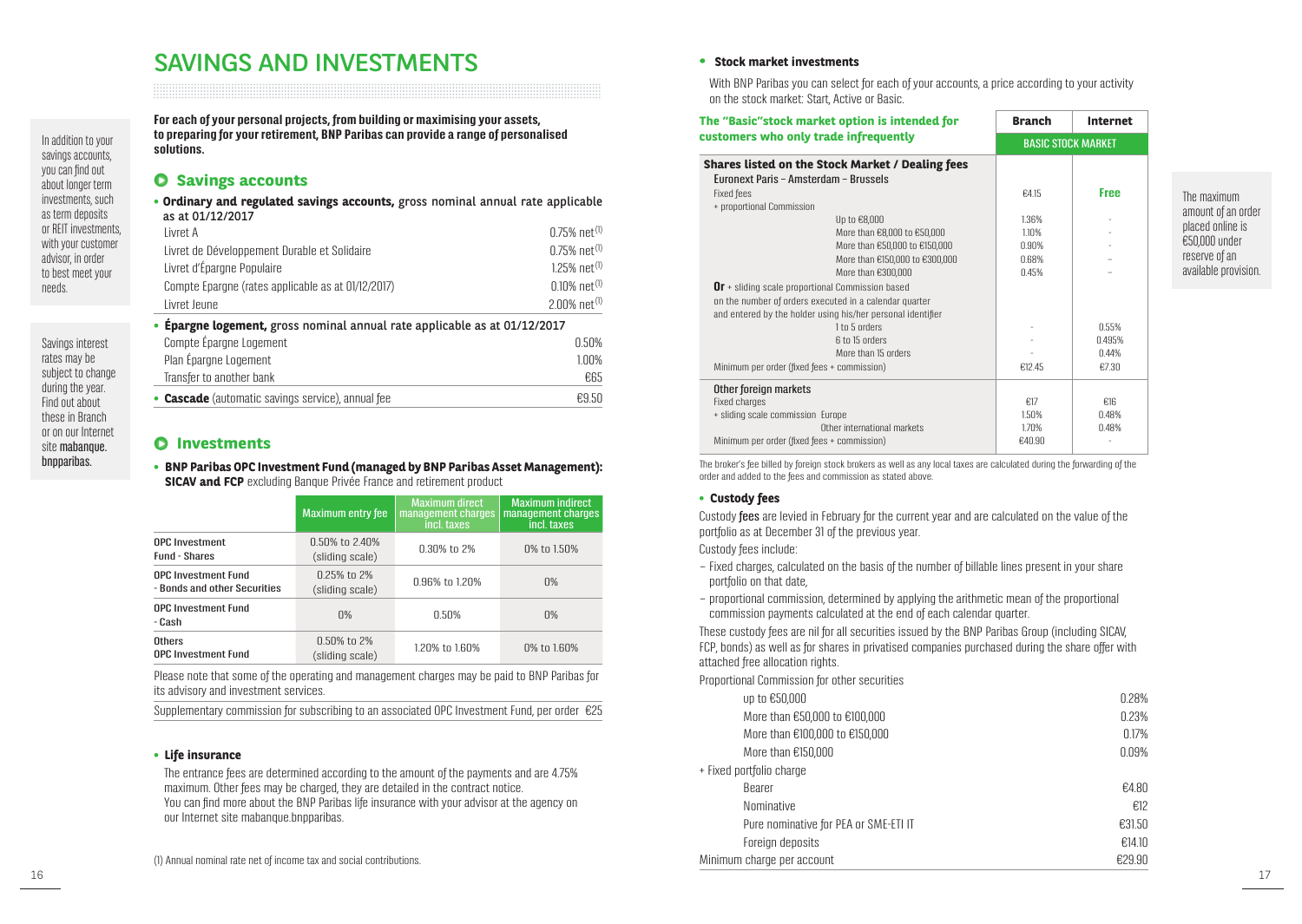| • Share transfer outside BNP Paribas (CIF and PEA or PEA PME)                          |     |
|----------------------------------------------------------------------------------------|-----|
| Plan Épargne en Actions (PEA) or Plan Épargne en Actions PME-ETI (PEA PME)             | €15 |
| is executed in the calendar year.                                                      |     |
| <b>Free</b> if at least one Stock Market buy order or OPC investment fund subscription |     |
| - Compte d'Instruments Financiers (CIF)                                                | €15 |

| Fixed fees per line of shares on deposit in France | €12 |
|----------------------------------------------------|-----|
| Fixed fees per line of shares on deposit abroad    | €41 |
| Minimum charge for a PEA or PEA SME                | €61 |

| • Annual management fees                                                                                                                                              |                                                                                                                                                                                    |                                                                                | - Minimum perception per order                                                                                                                                                                                                                      | €40/order                      |
|-----------------------------------------------------------------------------------------------------------------------------------------------------------------------|------------------------------------------------------------------------------------------------------------------------------------------------------------------------------------|--------------------------------------------------------------------------------|-----------------------------------------------------------------------------------------------------------------------------------------------------------------------------------------------------------------------------------------------------|--------------------------------|
| - Compte d'Instruments Financiers (CIF)<br>Free if at least one Stock Market buy order or OPC investment fund subscription<br>is executed in the calendar year.       |                                                                                                                                                                                    | €15                                                                            | - A commission in euros, is added to the costs mentioned above of our intermediary.<br>- Other ancillary costs (Sealed bag, Expertise fees, Revision of bulletin) can be invoiced through<br>us and will be added to the amount of the transaction. |                                |
| Plan Éparqne en Actions (PEA) or Plan Épargne en Actions PME-ETI (PEA PME)                                                                                            |                                                                                                                                                                                    | €15                                                                            |                                                                                                                                                                                                                                                     |                                |
| • Share transfer outside BNP Paribas (CIF and PEA or PEA PME)                                                                                                         |                                                                                                                                                                                    |                                                                                | <b>O</b> Other services                                                                                                                                                                                                                             |                                |
| Fixed fees per line of shares on deposit in France                                                                                                                    |                                                                                                                                                                                    | €12                                                                            | • Change Stock Market package                                                                                                                                                                                                                       |                                |
| Fixed fees per line of shares on deposit abroad                                                                                                                       |                                                                                                                                                                                    | €41                                                                            | <b>Free</b> for the first annual change                                                                                                                                                                                                             | €120                           |
| Minimum charge for a PEA or PEA SME                                                                                                                                   |                                                                                                                                                                                    | €61                                                                            | • Changing holding to nominative<br>Fixed fees per line of securities                                                                                                                                                                               | €50                            |
| "Start" and "Active" stock                                                                                                                                            | <b>Internet</b>                                                                                                                                                                    |                                                                                | • Digitisation of foreign securities                                                                                                                                                                                                                |                                |
| market products for active                                                                                                                                            | <b>START STOCK MARKET</b>                                                                                                                                                          | <b>ACTIVE STOCK MARKET</b>                                                     | Fixed fees per line of securities                                                                                                                                                                                                                   | €150                           |
| share trading customers                                                                                                                                               | If you place more than<br>4 orders a year and orders<br>for $\leq \epsilon$ 3000                                                                                                   | If you place more than<br>8 orders a year and<br>for orders $> \text{\e}3,000$ | • Recovery of withholding at source or deductions for foreign securities<br>Fixed fees per line of securities                                                                                                                                       | €25                            |
| <b>Brokerage fees</b>                                                                                                                                                 | €5.99/order up to €1,500                                                                                                                                                           | €17.99/order up                                                                | • Plus-Values Service                                                                                                                                                                                                                               |                                |
| Euronext Paris - Amsterdam<br>and Brussels                                                                                                                            | €10.99/order up to €3,000<br>0.48% for orders beyond this                                                                                                                          | to €8,00017.99<br>0.35% for orders beyond this                                 | Includes a monthly statement and an annual declaration of disposals and capital-gains,<br>useful for tax declaration form n°2074                                                                                                                    |                                |
| <b>Other markets: Additional Commission</b>                                                                                                                           |                                                                                                                                                                                    |                                                                                | - Panorama subscriber                                                                                                                                                                                                                               | <b>Free</b>                    |
| NYSE and NASDAQ<br>Frankfort, Milan, London, Zurich and Madrid                                                                                                        | $+$ €15.00<br>$+$ $E25.00$                                                                                                                                                         |                                                                                | - Non-Panorama subscriber, per year                                                                                                                                                                                                                 | €75                            |
| Other markets                                                                                                                                                         | + 0.55% with minimum of €100                                                                                                                                                       |                                                                                | • Investment Advisor Agreement                                                                                                                                                                                                                      | <b>Free</b>                    |
| <b>Custody fees</b><br>(Free for BNP Paribas Group shares                                                                                                             | Sliding scale commission<br>0288% a year up to<br>€150,000 (free beyond this)<br>pro-rata to the number of months<br>without any executed orders +                                 |                                                                                | (available as of $01/01/2018$ )<br><b>O</b> Value dates<br>Stock Market order<br>Day of execution of the order + 2 working days                                                                                                                     |                                |
| and shares in privatised companies<br>purchased during share offers and with                                                                                          | <b>Fixed fees per line of securities:</b><br>free for bearer lines. €7.32 per line                                                                                                 | <b>Free</b>                                                                    | Investment Fund OPC order                                                                                                                                                                                                                           | Day of execution of the order  |
| attached right to free share allocation)                                                                                                                              | deposited abroad, €31.50 per line of<br>pure nominative securities;<br>minimum billing of €28.80 for direct<br>shares and €29.90 for the OPC part<br>with a maximum charge of €500 |                                                                                | <b>O</b> Products and services no longer on sale /<br>savings and investments<br>Weezbee account, gross nominal annual rate applicable as at 01/12/2017                                                                                             |                                |
| <b>Monthly subscription</b>                                                                                                                                           | <b>FREE</b>                                                                                                                                                                        | €8/Month unless 1 direct share<br>order executed the previous<br>month         | 0 to 11 years of age, up to €1,600<br>12 to 17 years of age, up to €500                                                                                                                                                                             | $0.75%$ gross<br>$0.75%$ gross |
| Annual management fees                                                                                                                                                | <b>FREE</b>                                                                                                                                                                        | <b>FREE</b>                                                                    | Beyond the above ceilings                                                                                                                                                                                                                           | 0.15% gross                    |
|                                                                                                                                                                       | if more than 4 direct share orders<br>executed per year otherwise €75                                                                                                              | if more than 8 direct share orders<br>executed per year otherwise €150         | Retirement overview (annual subscription)                                                                                                                                                                                                           | €20                            |
| Foreign local taxes are calculated during the forwarding of the order and added to the fees and commission payments<br>as stated above.                               |                                                                                                                                                                                    |                                                                                | <b>INSURANCE AND CONTINGENCY</b>                                                                                                                                                                                                                    |                                |
| • Specific pricing                                                                                                                                                    |                                                                                                                                                                                    |                                                                                | <b>PLANNING</b>                                                                                                                                                                                                                                     |                                |
| Additional Commission for orders submitted by telephone<br>(Net Bourse platform <sup>(1)</sup> )                                                                      |                                                                                                                                                                                    | +€11.90/order                                                                  |                                                                                                                                                                                                                                                     |                                |
| Charges for operations with unlisted securities                                                                                                                       |                                                                                                                                                                                    | 0.10% minimum €150                                                             |                                                                                                                                                                                                                                                     |                                |
|                                                                                                                                                                       |                                                                                                                                                                                    |                                                                                |                                                                                                                                                                                                                                                     |                                |
| • Transfers                                                                                                                                                           |                                                                                                                                                                                    |                                                                                | <b>O</b> Insurance                                                                                                                                                                                                                                  |                                |
| Transfer of French or foreign securities to another establishment in France (per line)                                                                                |                                                                                                                                                                                    | €25                                                                            | • Car insurance                                                                                                                                                                                                                                     | Ask for details                |
| Transfer of French securities to another establishment outside France (per line)<br>Transfer of foreign securities to another establishment outside France (per line) |                                                                                                                                                                                    | €25<br>€50                                                                     | • Home insurance                                                                                                                                                                                                                                    | Ask for details                |
|                                                                                                                                                                       |                                                                                                                                                                                    |                                                                                | • Protection investissement locatif (unpaid rent insurance)                                                                                                                                                                                         |                                |
| • Gold Operations                                                                                                                                                     |                                                                                                                                                                                    |                                                                                | Annual premium proportional to the amount of the annual rent, charges and taxes                                                                                                                                                                     | 2.70%                          |
| Purchase and sale of gold, in coins or bullion:                                                                                                                       |                                                                                                                                                                                    |                                                                                | • School insurance (annual premium)                                                                                                                                                                                                                 |                                |
| - Commission on the gross amount of the negotiation                                                                                                                   |                                                                                                                                                                                    | 2.50%                                                                          | With Civil Liability Insurance<br>Without Civil Liability Insurance                                                                                                                                                                                 | €28.40<br>€13.40               |
|                                                                                                                                                                       |                                                                                                                                                                                    |                                                                                |                                                                                                                                                                                                                                                     |                                |
| (1) Access to the Stock Exchange platform "Start" and "Active" stock market from monday to friday from 8:30 to                                                        |                                                                                                                                                                                    |                                                                                | • Insurance for family mobile devices, Mobileo (monthly premium)                                                                                                                                                                                    | €9,90                          |

### **• Specific pricing**

| Additional Commission for orders submitted by telephone<br>(Net Bourse platform <sup>(1)</sup> ) |                         | $+E11.90$ /order |
|--------------------------------------------------------------------------------------------------|-------------------------|------------------|
| Charges for operations with unlisted securities                                                  | $0.10\%$ minimum $E150$ |                  |
| • Transfers                                                                                      |                         |                  |
| Transfer of French or foreign securities to another establishment in France (per line)           |                         | €25              |
| Transfer of French securities to another establishment outside France (per line)                 |                         | €25              |
| Transfer of foreign securities to another establishment outside France (per line)                |                         | €50              |

### **• Gold Operations**

| Purchase and sale of gold, in coins or bullion:     |       |
|-----------------------------------------------------|-------|
| - Commission on the gross amount of the negotiation | 2.50% |

(1) Access to the Stock Exchange platform "Start" and "Active" stock market from monday to friday from 8:30 to 19:30 and saturdays from 9:00 to 17:00 at + 33 (0) 1 43 63 12 12 (connection cost can be charged by your operator).

| - Minimum perception per order | €40 |
|--------------------------------|-----|
|--------------------------------|-----|

### **Other services**

| • Change Stock Market package                                                                                                                             |             |
|-----------------------------------------------------------------------------------------------------------------------------------------------------------|-------------|
| <b>Free</b> for the first annual change                                                                                                                   | £120        |
| • Changing holding to nominative<br>Fixed fees per line of securities                                                                                     | €50         |
| • Digitisation of foreign securities<br>Fixed fees per line of securities                                                                                 | £150        |
| • Recovery of withholding at source or deductions for foreign securities<br>Fixed fees per line of securities                                             | €25         |
| • Plus-Values Service<br>Includes a monthly statement and an annual declaration of disposals and capital-gains,<br>useful for tax declaration form n°2074 |             |
| - Panorama subscriber                                                                                                                                     | <b>Free</b> |
| - Non-Panorama subscriber, per year                                                                                                                       | €75         |
| • Investment Advisor Agreement<br>(available as of 01/01/2018)                                                                                            | <b>Free</b> |

## **Value dates**

| Stock Market order        | Day of execution of the order + 2 working days |
|---------------------------|------------------------------------------------|
| Investment Fund OPC order | Day of execution of the order                  |

## **Products and services no longer on sale / savings and investments**

| 0 to 11 years of age, up to $£1,600$      | $0.75\%$ gross |
|-------------------------------------------|----------------|
| 12 to 17 years of age, up to $€500$       | $0.75\%$ gross |
| Beyond the above ceilings                 | 0.15% aross    |
| Retirement overview (annual subscription) | €20            |

# INSURANCE AND CONTINGENCY PLANNING

### **O** Insurance

| • Car insurance                                                                 | Ask for details |
|---------------------------------------------------------------------------------|-----------------|
| • Home insurance                                                                | Ask for details |
| • Protection investissement locatif (unpaid rent insurance)                     |                 |
| Annual premium proportional to the amount of the annual rent, charges and taxes | 2.70%           |
| • School insurance (annual premium)                                             |                 |
| With Civil Liability Insurance                                                  | £28.40          |
| Without Civil Liability Insurance                                               | €13.40          |
| • Insurance for family mobile devices, Mobileo (monthly premium)                | €9.90           |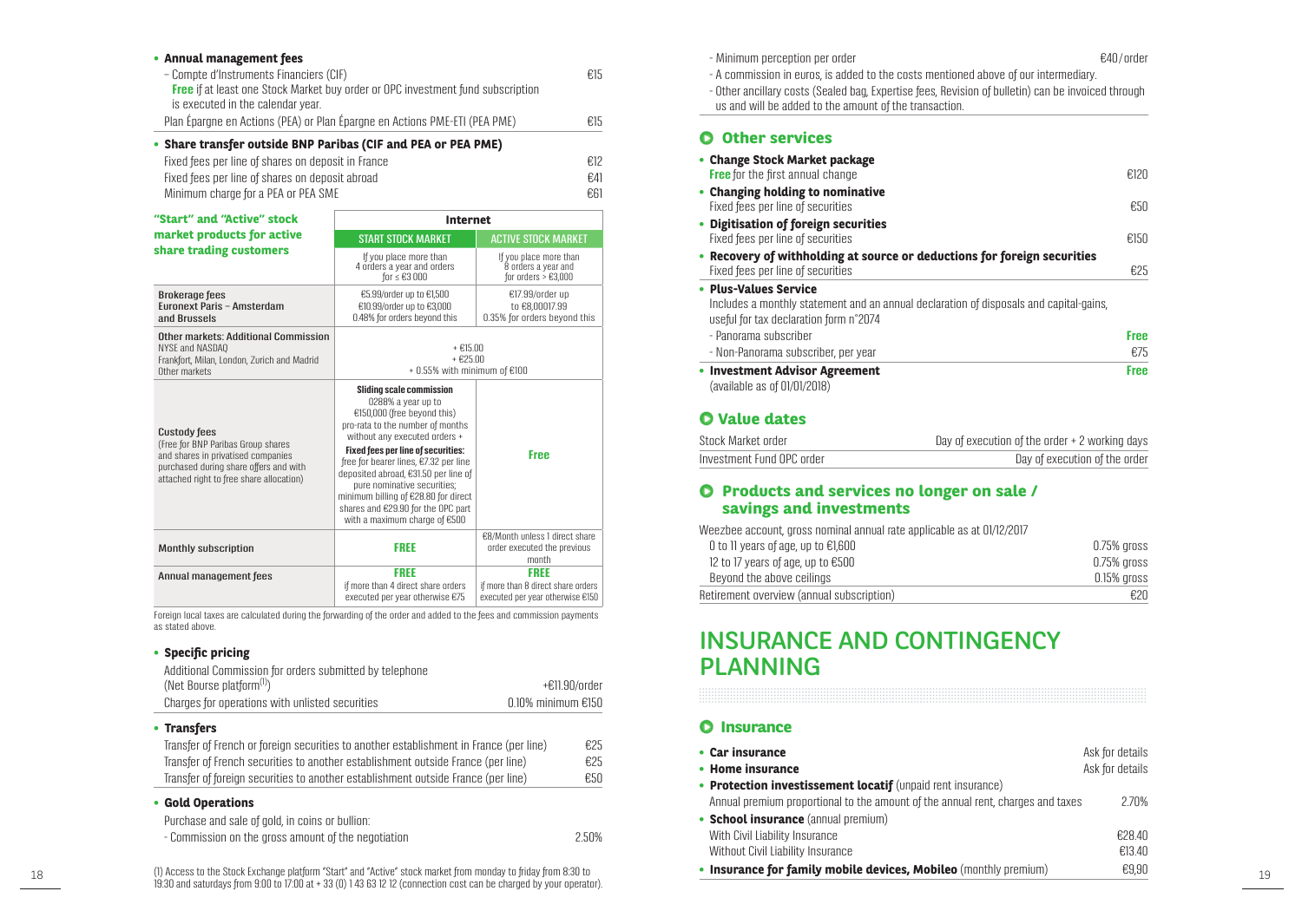### **Contingency protection insurance**

| • Protection Accidents de la vie (monthly premium)         |                   |
|------------------------------------------------------------|-------------------|
| Solo Option                                                | €9.90             |
| Couple Option                                              | €14.85            |
| Family option (supplement per child, free as of 3rd)       | €1                |
| • BNP Paribas Protection Familiale                         |                   |
| Prices vary depending on the capital covered and your age  | Talk to us        |
| • BNP Paribas Obsèques                                     |                   |
| Prices vary depending on the capital covered and your age  | Talk to us        |
| • BNP Paribas Protection Vie Active (monthly subscription) |                   |
| Prices vary depending on selected options                  | from €9.50 to €37 |
| • Assistance Rapatriement de Corps (annual premium)        |                   |
| <b>Adult Option</b>                                        | €48.90            |
| <b>Family Option</b>                                       | €120.40           |
| Per additional child (as of 4 <sup>th</sup> child)         | €12.40            |
|                                                            |                   |

## $O$  Health insurance

| • BNP Paribas Protection Santé                       |            |
|------------------------------------------------------|------------|
| Prices vary depending on the level of cover and age. | talk to us |

# **Bank product related insurance**

| • Cost of insurance product for loss or theft of payment cards:<br><b>BNP Paribas Sécurité</b><br><b>BNP Paribas Sécurité Plus</b>                                   | $E26.50$ /year<br>€36.50/vear |
|----------------------------------------------------------------------------------------------------------------------------------------------------------------------|-------------------------------|
| • Account insurance cover (annual premium)<br>Assurcompte<br>Assurcompte Plus                                                                                        | €12<br>€30.70                 |
| • Protection Compte (monthly premium)                                                                                                                                | £2.80                         |
| • Assistance Global Student Prices depend on the zone,<br>length of stay and options chosen                                                                          | Talk to us                    |
| • Protection Épargne (premium per contract and per month)<br>Protection for PEL CEL Livret de Développement Durable et Solidaire.<br>Compte Épargne, LEP or Livret A | €3                            |
| Protection for Placements (Multiplacements 2),<br>Plan Epargne Actions or Compte d'Instruments Financiers                                                            | €5                            |
| • BNP Paribas Protection Budget (proportional to the capital cover, per year)                                                                                        | 0.80%                         |

### **Products and services no longer on sale / Insurance and Contingency Planning**

| <b>Protection Accidents de la vie</b> (subscription until November 05, 2017) (monthly premium) |            |
|------------------------------------------------------------------------------------------------|------------|
| Solo Option                                                                                    | €9.90      |
| Couple option                                                                                  | €17.80     |
| Family option (supplement per child, free from 3rd)                                            | €1         |
| <b>BNP Paribas Protection Accidents 2 (monthly premium)</b>                                    |            |
| Solo Option                                                                                    | €8.50      |
| Couple option                                                                                  | £16        |
| Family option (supplement for children)                                                        | €1         |
| Insurance for family mobile devices, Mobileo 2 (monthly premium)                               | €7         |
| BNP Prévoyance and BNP Prévoyance Plus                                                         |            |
| (Prices vary depending on the capital covered and your age                                     | Ask us     |
| Téléassistance Aveilla (monthly premium)                                                       | €35.12     |
| BNP Paribas Legal Protection (annual premium, depending on selected options)                   | Talk to us |

| BNP Paribas Sécurité Family Option (annual premium)      |                                                                                      | €40                  |
|----------------------------------------------------------|--------------------------------------------------------------------------------------|----------------------|
| BNP Paribas Sécurité Plus Family Option (annual premium) |                                                                                      | €54                  |
| BNP Protection Accident (monthly premium, depending      |                                                                                      |                      |
| on the chosen options and number of insured persons)     |                                                                                      | From €8.50 to €49.50 |
|                                                          | Relais Obsèques (monthly premium, depending on cover, options selected and your age) | Talk to us           |
| Option Prévoyance                                        |                                                                                      | Talk to us           |
| Assurbudget (annual premium):                            | Option 1                                                                             | €24.39               |
|                                                          | Option 2                                                                             | €48.78               |
|                                                          | Option 3                                                                             | €73.18               |
| Assurfutur (six monthly premium):                        | Option 1                                                                             | €15.24               |
|                                                          | Option 2                                                                             | €19.82               |
|                                                          | Option 3                                                                             | €24.39               |
| Assurevenus (annual premium)                             |                                                                                      | €18.29               |
| Assurpel (annual premium)                                |                                                                                      | €18.29               |
| Assurpep (annual premium)                                |                                                                                      | €18.29               |
| Home Protection (previous options):                      |                                                                                      |                      |
| Installation charge                                      |                                                                                      | €145                 |
| Monthly fee (from):                                      |                                                                                      |                      |
| <b>Essentielle Option</b>                                |                                                                                      | €32.60               |
| Confort Option                                           |                                                                                      | €38.60               |
| Confort + Option                                         |                                                                                      | €44.60               |

# OTHER SERVICES

| • Les Servissimes (personal services, annual subscription)                           | €81 60  |
|--------------------------------------------------------------------------------------|---------|
| • Protection Habitat Télésurveillance <sup>(1)</sup> (Alarm and remote surveillance) |         |
| Installation cost                                                                    | €145    |
| Monthly subscription (from):                                                         | €3270   |
| • Protection Habitat Vidéosurveillance $^{(1)}$                                      |         |
| Monthly subscription (from):                                                         | 12 99 € |

# INHERITANCE

Fees are calculated on the basis of the value of the estate on the date of death. up to 100% of the individual accounts and 50% of the joint accounts.

| • Domestic inheritance                                       |                               |
|--------------------------------------------------------------|-------------------------------|
| Estate up to $E200$                                          | <b>Free</b>                   |
| From €201 to €3,000                                          | €90                           |
| Greater than €3,000                                          | €90 + 1% (Maximum €750)       |
| • International inheritance                                  |                               |
| Processing fee                                               | €250 + 0.50% (Maximum €3,500) |
| • Other charges                                              |                               |
| Management fees for longer than a year (yearly subscription) | €60                           |
| Expert costs                                                 | Based on costs incurred       |

20 21 22,672,000. Trade and Companies Register no. 420 127 128. Registered office: 628 avenue du Grain d'Or, 41350 Vineuil, Blois.<br>RNP Parthas Lenal Protection (annual premium depending on selected ontions) Talk to use an (1) Protection 24, a subsidiary company of BNP Paribas, holds a license to operate No. AUT-041-2112-12-11-20130362101 issued on 12 December 2013 by the National Council of Private Security Businesses. "The prior administrative permit does not in any way confer any prerogative of public authority upon the firm, or upon the persons who benefit from it". Remote Surveillance Centre compliant with APSAD standard P3, Certificate no. 162.00.31. Protection 24 - SA. with share capital of Protection 24 operates its activity in France, excluding Corsica and Monaco.

Get a personalised Family Protection Diagnostic from your BNP Paribas customer advisor. It's free and there's no commitment.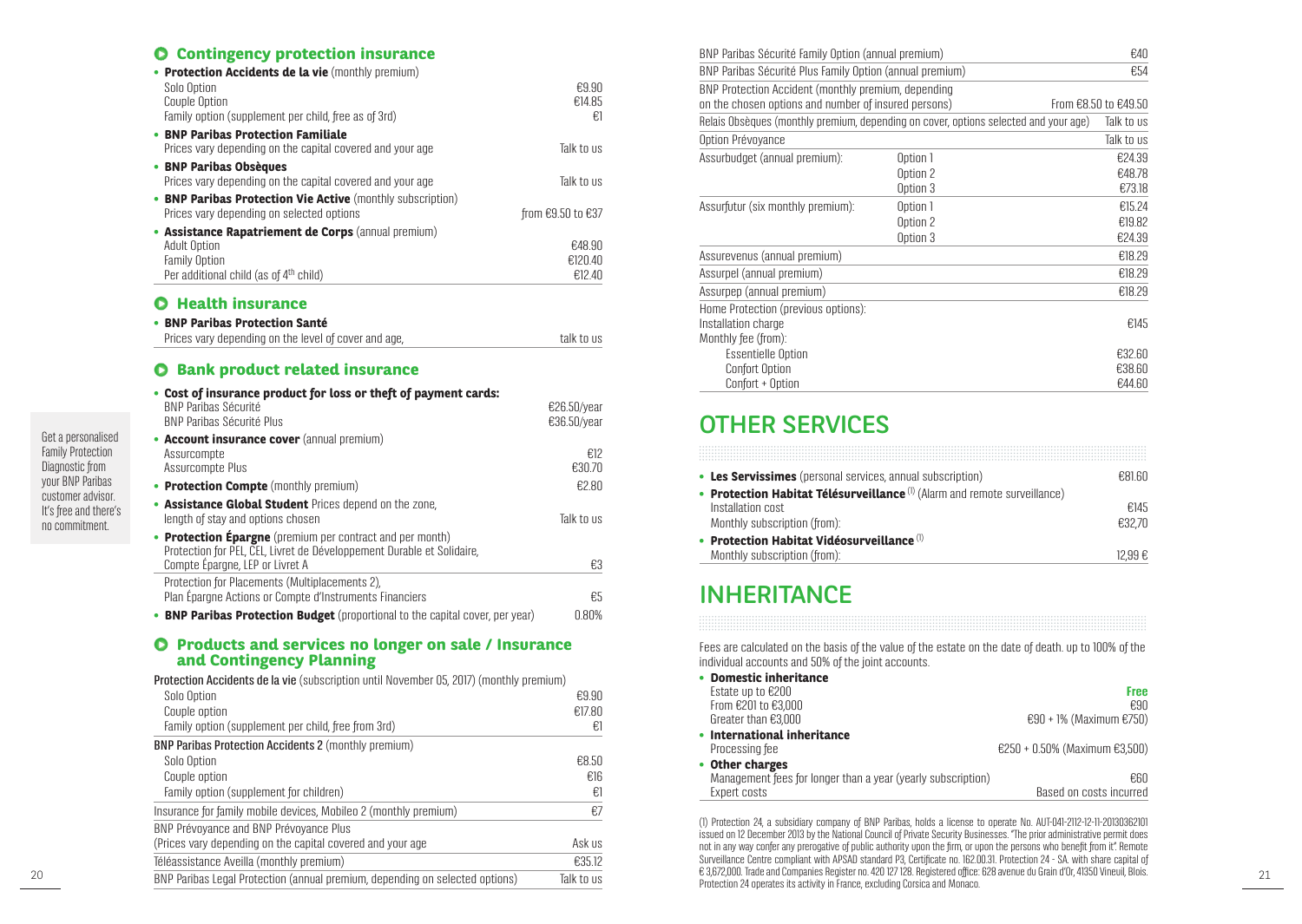# INSURANCE INTERMEDIATION

#### **BNP Paribas distributes insurance contracts as a broker or agent.**

- **•** As an insurance brokerage company BNP Paribas offers insurance contracts of several insurance companies, and in particular:
- **Life insurance and/or capitalization contract:** Axa France Vie, Axa Life Europe Limited, Cardif Assurance Vie, Cardif Lux Vie, Generali Luxembourg, Generali Patrimoine, La Mondiale Europartner, La Mondiale Partenaire, Lombard International Assurance, Sogelife.
- **Property insurance:** Allianz IARD, Avanssur, Axa Assistance, AXA Assurances IARD Mutuelle, AXA France IARD, Cardif Assurances Risques Divers, CGAIM Assurances, Generali IARD, ICARE assurance, IMA-Inter Mutuelles Assistance, Inter Partner Assistance, MADP (Mutuelle d'Assurance des pharmaciens), Natio Assurance.
- **Insurance for persons:** ACE Europe Inter Partners Assistance, ACE EUROPE, APRIL International Assistance, APRIL International Expat, Axa Assistance France, Axa France Vie, Axa France, Cardif Assurance Vie, Cardif-Assurances Risques Divers, Euler Hermes Crédit France, Euler Hermes Recouvrement France, Europ Assistance France et Europ Assistance, Filassistance International, Fragonard Assurances, Groupama Gan Vie, Malakoff Médéric Prévoyance, MGARD (Mutuelle Générale d'Assurances de Risques Divers), Mondial Assistance France, Natio Assurance, Solucia PJ.
- **Insurance against accidents of everyday life:** Axa Assistance France Juridica, Axa France Vie, Cardif Assurance Risques Divers, Chubb Insurance Compagny of Europ, Inter Partners Assistance, Natio Assurance.
- **•** The bank, as an insurance agent, is bound by an exclusive contract with the insurance companies Natio Assurance and Avanssur for car insurance, motorcycle insurance, school insurance and a home multi-risk contracts.
- **•** In the event of a claim relating to the distribution of the insurance product the Customer can resort to the procedure "DISPUTE RESOLUTION" defined below. If this claim relates specifically to the insurance contract the Client can contact the insurance contract manager if there is any, or the insurer whose contact details and the terms of claim and recourse are mentioned in the insurance's general conditions or in the information sheets submitted upon enrollment or subscription.

# DISPUTE RESOLUTION

## **First step**

#### **The Branch**

The Customer can contact the normal Customer Advisor or the Branch Manager directly, to submit a complaint in person at the branch, by telephone on the dedicated line (standard rate), by letter or using the messaging service within the Personal Space on the Internet site **mabanque.bnpparibas**<sup>(1)</sup>

#### **Customer Complaints Manager**

If the Customer does not receive a satisfactory response to the complaint, the matter can be referred to the Customer Complaints Manager for the Branch. The Customer Complaints Manager's contact details are available in branch or on our Internet site mahanque hnnnarihas<sup>(1)</sup>

The Customer will receive a confirmation acknowledgement within 10 working days of receipt of the complaint by BNP Paribas. If further investigation is required, a final response will be sent within a maximum of 2 months.

In the particular case of a claim relating to a payment service<sup>(2)</sup>. BNP Paribas will provide to the customer a response within 15 working days after the reception of the claim, except in exceptional situations where the response is provided at the latest within 35 days.

# **Final amicable resolution stage**

The Ombudsman is the last amicable appeal before taking legal action. The Client, free of charge and in writing, may have recourse to one of the following Ombudsman, depending on his / her area of expertise, and provided that:

- Either to disagree with the response provided beforehand by his agency and by the Customer Claims  $M$ anager $(3)$ ;

- Or not having obtained an answer to his complaint within 2 months, or 35 working days for a claim relating to a payment service $(2)$ .

### **The BNP Paribas Ombudsman**

must receive the complaint in French (inadmissible otherwise) and is used exclusively for disputes of a contractual nature relating to banking and financial products and services, as well as all other products sold by the bank, including disputes over the marketing of insurance products $(4)$ ,  $\frac{1}{2}$ 

- Either by post: Médiateur auprès de BNP Paribas

#### Clientèle des particuliers **TSA 62000**

#### 92308 Levallois-Perret Cedex

 $-$  Or by email: https://mediateur.bnpparibas.net<sup>(1)</sup>

The Customer can consult the Mediation Charter at the Ombudsman Service site: https://mediateur.bnpparibas.net<sup>(1)</sup>. This can also be obtained on written request.

Referring the matter to the BNP Paribas Ombudsman automatically and expressly authorises the lifting of the banking secrecy requirement for BNP Paribas.

### **The Autorité des Marchés Financiers (AMF) Ombudsman**

Exclusively<sup>(5)</sup> for disputes relating to the marketing of financial products, the management of portfolios, the forwarding of stock market orders, the operation of ordinary share or PEA accounts, investment fund and alternative investment fund accounts, employee savings schemes and transactions involving FOREX financial instruments,

- Either by post: Le Médiateur

Autorité des Marchés Financiers 17 place de la Bourse 75082 Paris Cedex 02

- Or by email: www.amf-france.org/Le-mediateur-de-l-AMF (1)

By referring the matter to the AMF Ombudsman, the Customer authorises BNP Paribas to communicate all necessary information required for the investigation to the Ombudsman.

### **The Insurance Ombudsman**

Exclusively for disputes relating to insurance products not subject to marketing,

- Either by post: Le Médiateur de l'Assurance

TSA 50110 75441 Paris Cedex 09

 $-$  Or by email: www.mediation-assurance.org<sup>(1)</sup>

Any disputes, arising from an online contract of sale or online services, can also be submit by email to the Online Dispute Resolution (ODR) platform at: https://webgate.ec.europa.eu/odr/

22 23 (1)Cost of Internet access. (2) Transfer, debit or credit card transaction. (3) In the event of the rejection or refusal to accept all or part of the complaint. (4)The process excludes disputes arising from the General Policies of the Bank (for instance: its pricing policy, refusal of credit, product design, etc.), those relating to the performance of products linked with changes in the markets, and those concerning measures enacted in the context of excessive debt proceedings by the Judge and/or the Commission de Surendettement. (5) If there is a cooperation agreement between the AMF Ombudsman and the BNP Paribas Ombudsman, disputes that are the exclusive domain of the AMF Ombudsman can then be handled either by the BNP Paribas Ombudsman, or by the AMF Ombudsman, at the choice of the Customer. This choice is final for the dispute in question.